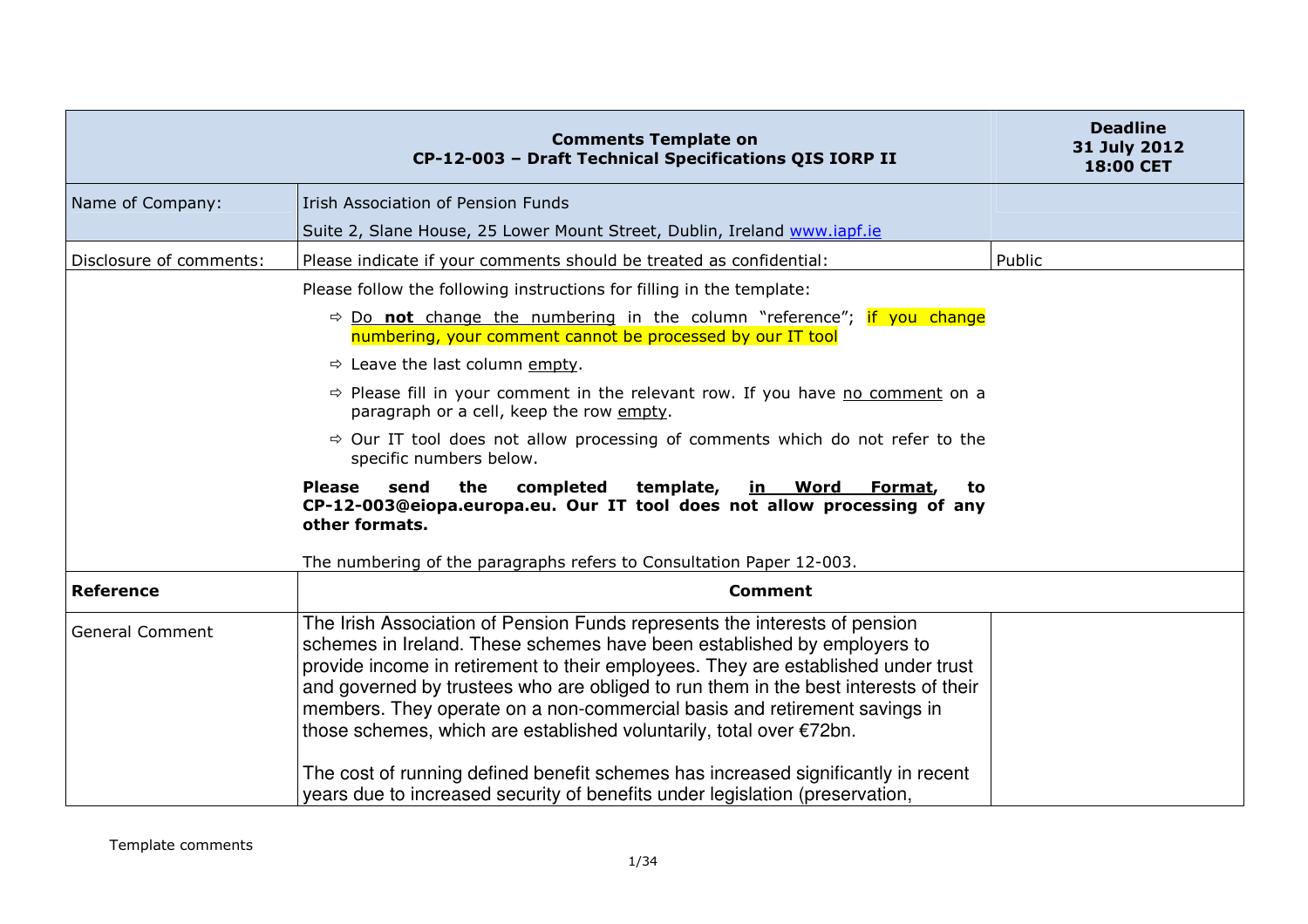| <b>Comments Template on</b><br>CP-12-003 - Draft Technical Specifications QIS IORP II                                                                                                                                                                                                                                                                                                                                                                                                                                                                                                                                                                                                                                                                                                                                                                                                                                                                                                                                                                                                                                                                                                                                                                                                                                                                                                                                                             | <b>Deadline</b><br>31 July 2012<br><b>18:00 CET</b> |
|---------------------------------------------------------------------------------------------------------------------------------------------------------------------------------------------------------------------------------------------------------------------------------------------------------------------------------------------------------------------------------------------------------------------------------------------------------------------------------------------------------------------------------------------------------------------------------------------------------------------------------------------------------------------------------------------------------------------------------------------------------------------------------------------------------------------------------------------------------------------------------------------------------------------------------------------------------------------------------------------------------------------------------------------------------------------------------------------------------------------------------------------------------------------------------------------------------------------------------------------------------------------------------------------------------------------------------------------------------------------------------------------------------------------------------------------------|-----------------------------------------------------|
| indexation), increased life expectancy and poor investment returns. These factors<br>have contributed to a decline in defined benefit provision which is being<br>accelerated by regulatory requirements that focus on short-term measurements<br>and actions. The purpose of a pension scheme is to pay out benefits to the<br>participants over a long period of time. It is crucial that a scheme's ability to do this<br>is tested in order to provide the participants with an appropriate level of<br>confidence. However, regulation is increasingly requiring schemes to measure<br>their ability to pay benefits at a particular point in time assuming all benefits are<br>crystallised at that time. This often requires sponsors to pay more contributions in<br>than are required in the long term. Where providing pension benefits is voluntary<br>employers will choose to cease provision and this is happening in many countries.<br>The focus of the Commission should be to ensure that pension provision is<br>encouraged. If the Commission proceeds along the lines currently being<br>suggested it is likely that pension provision will be undermined.<br>The Commission has consistently stated that the review of the IORPS Directive<br>will not be a copy and paste of the Solvency II requirements yet it is clear that a<br>large part of the QIS document is copied and pasted from the Solvency II<br>Directive. |                                                     |
| The purpose and use of the Holistic Balance Sheet is unclear. It is also unclear as<br>to how it will relate to existing requirements of pension schemes. At present<br>schemes in Ireland are valuing their liabilities on a long-term basis, for the<br>minimum funding standard and for FRS17/IAS19 requirements. Adding an<br>additional basis on which to calculate with further increase the costs of running a<br>defined benefit scheme and further accelerate the move from this type of<br>provision.                                                                                                                                                                                                                                                                                                                                                                                                                                                                                                                                                                                                                                                                                                                                                                                                                                                                                                                                   |                                                     |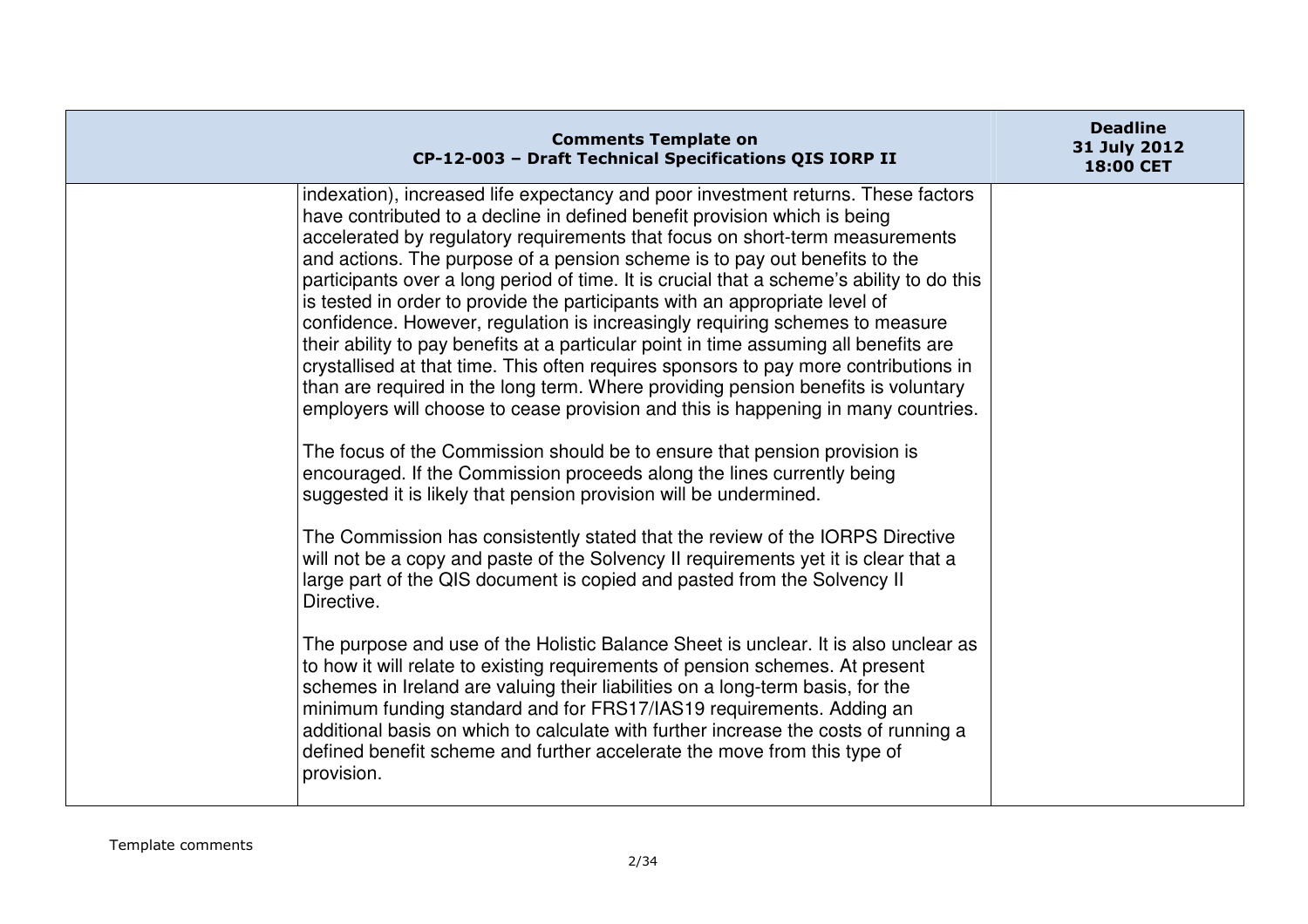|                  | <b>Comments Template on</b><br>CP-12-003 - Draft Technical Specifications QIS IORP II                                                                                                                                                                                                                                                                                        | <b>Deadline</b><br>31 July 2012<br>18:00 CET |
|------------------|------------------------------------------------------------------------------------------------------------------------------------------------------------------------------------------------------------------------------------------------------------------------------------------------------------------------------------------------------------------------------|----------------------------------------------|
|                  | We do not believe that the proposals will increase the demand for cross-border<br>schemes and it is clear that any cross-border schemes are likely to operate on a<br>DC basis.                                                                                                                                                                                              |                                              |
|                  | These aspects should be part of an impact analysis and this should also include<br>the impact of the change in investment behavior that will result from the proposals.<br>Forcing large amounts of investment into "risk-free" assets that are already<br>expensive will impact the sustainability of schemes but will also have considerable<br>impact on capital markets. |                                              |
|                  | The timescale given to consider the QIS is inadequate and as result we have been<br>unable to give detailed consideration to the individual questions. We do however,<br>as a member of the EFRP, concur with their observations.                                                                                                                                            |                                              |
| Q1.              |                                                                                                                                                                                                                                                                                                                                                                              |                                              |
| Q <sub>2</sub> . |                                                                                                                                                                                                                                                                                                                                                                              |                                              |
| Q3.              |                                                                                                                                                                                                                                                                                                                                                                              |                                              |
| Q4.              |                                                                                                                                                                                                                                                                                                                                                                              |                                              |
| Q5.              |                                                                                                                                                                                                                                                                                                                                                                              |                                              |
| Q6.              |                                                                                                                                                                                                                                                                                                                                                                              |                                              |
| Q7.              |                                                                                                                                                                                                                                                                                                                                                                              |                                              |
| Q8.              |                                                                                                                                                                                                                                                                                                                                                                              |                                              |
| Q9.              |                                                                                                                                                                                                                                                                                                                                                                              |                                              |
| Q10.             |                                                                                                                                                                                                                                                                                                                                                                              |                                              |
| Q11.             |                                                                                                                                                                                                                                                                                                                                                                              |                                              |
| Q12.             |                                                                                                                                                                                                                                                                                                                                                                              |                                              |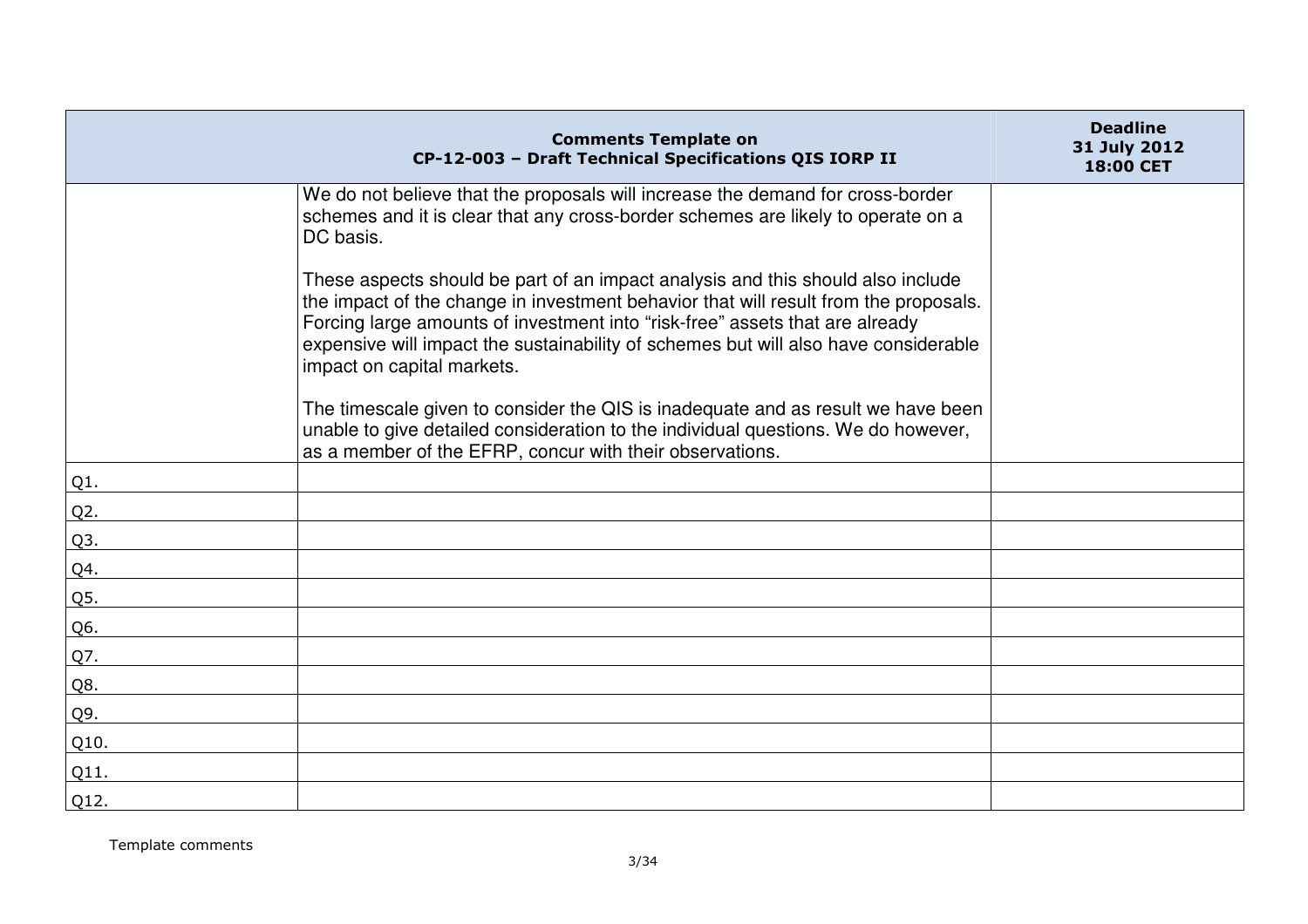|        | <b>Comments Template on</b><br>CP-12-003 - Draft Technical Specifications QIS IORP II | <b>Deadline</b><br>31 July 2012<br>18:00 CET |
|--------|---------------------------------------------------------------------------------------|----------------------------------------------|
| Q13.   |                                                                                       |                                              |
| Q14.   |                                                                                       |                                              |
| Q15.   |                                                                                       |                                              |
| Q16.   |                                                                                       |                                              |
| Q17.   |                                                                                       |                                              |
| Q18.   |                                                                                       |                                              |
| Q19.   |                                                                                       |                                              |
| Q20.   |                                                                                       |                                              |
| Q21.   |                                                                                       |                                              |
| Q22.   |                                                                                       |                                              |
| Q23.   |                                                                                       |                                              |
| I.1.1. |                                                                                       |                                              |
| I.1.2. |                                                                                       |                                              |
| I.1.3. |                                                                                       |                                              |
| I.1.4. |                                                                                       |                                              |
| I.1.5. |                                                                                       |                                              |
| I.2.1. |                                                                                       |                                              |
| I.2.2. |                                                                                       |                                              |
| I.2.3. |                                                                                       |                                              |
| I.2.4. |                                                                                       |                                              |
| I.2.5. |                                                                                       |                                              |

Template comments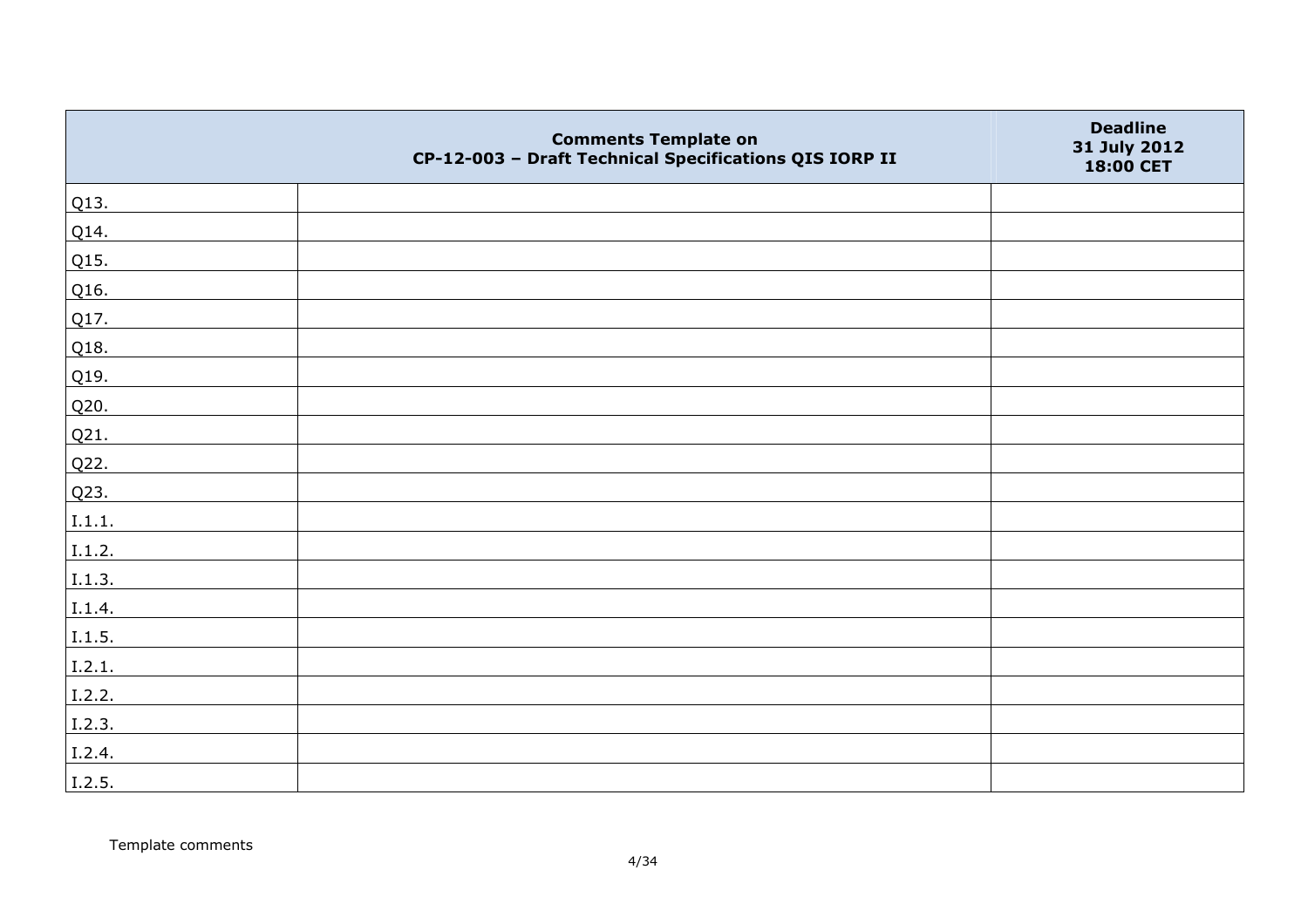|         | <b>Comments Template on</b><br>CP-12-003 - Draft Technical Specifications QIS IORP II | <b>Deadline</b><br>31 July 2012<br>18:00 CET |
|---------|---------------------------------------------------------------------------------------|----------------------------------------------|
| I.2.6.  |                                                                                       |                                              |
| I.3.1.  |                                                                                       |                                              |
| I.3.2.  |                                                                                       |                                              |
| I.4.1.  |                                                                                       |                                              |
| I.4.2.  |                                                                                       |                                              |
| I.4.3.  |                                                                                       |                                              |
| I.4.4.  |                                                                                       |                                              |
| I.4.5.  |                                                                                       |                                              |
| I.4.6.  |                                                                                       |                                              |
| I.4.7.  |                                                                                       |                                              |
| I.4.8.  |                                                                                       |                                              |
| I.4.9.  |                                                                                       |                                              |
| I.4.10. |                                                                                       |                                              |
| I.4.11. |                                                                                       |                                              |
| I.4.12. |                                                                                       |                                              |
| I.4.13. |                                                                                       |                                              |
| I.4.14. |                                                                                       |                                              |
| I.4.15. |                                                                                       |                                              |
| I.4.16. |                                                                                       |                                              |
| I.4.17. |                                                                                       |                                              |
| I.4.18. |                                                                                       |                                              |
| I.4.19. |                                                                                       |                                              |
| I.4.20. |                                                                                       |                                              |
| I.4.21. |                                                                                       |                                              |

Template comments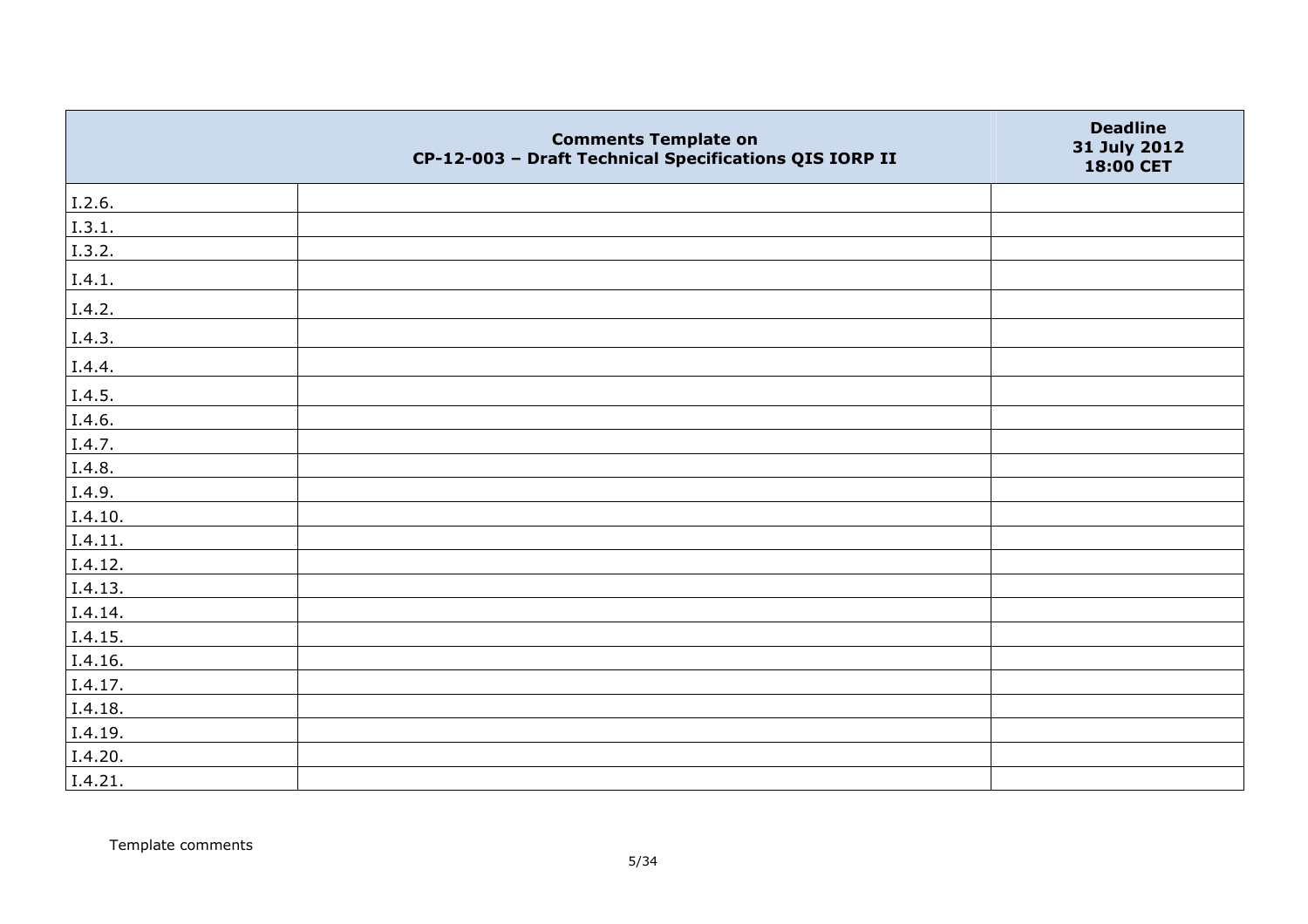|         | <b>Comments Template on</b><br>CP-12-003 - Draft Technical Specifications QIS IORP II | <b>Deadline</b><br>31 July 2012<br>18:00 CET |
|---------|---------------------------------------------------------------------------------------|----------------------------------------------|
| I.4.22. |                                                                                       |                                              |
| I.5.1.  |                                                                                       |                                              |
| I.5.2.  |                                                                                       |                                              |
| I.5.3.  |                                                                                       |                                              |
| I.5.4.  |                                                                                       |                                              |
| I.5.5.  |                                                                                       |                                              |
| I.5.6.  |                                                                                       |                                              |
| I.5.7.  |                                                                                       |                                              |
| I.5.8.  |                                                                                       |                                              |
| I.6.1.  |                                                                                       |                                              |
| I.6.2.  |                                                                                       |                                              |
| I.6.3.  |                                                                                       |                                              |
| I.7.1.  |                                                                                       |                                              |
| I.7.2.  |                                                                                       |                                              |
| I.7.3.  |                                                                                       |                                              |
| I.7.4.  |                                                                                       |                                              |
| I.7.5.  |                                                                                       |                                              |
| I.8.1.  |                                                                                       |                                              |
| I.8.2.  |                                                                                       |                                              |
| I.8.3.  |                                                                                       |                                              |
| I.8.4.  |                                                                                       |                                              |
| I.8.5.  |                                                                                       |                                              |

Template comments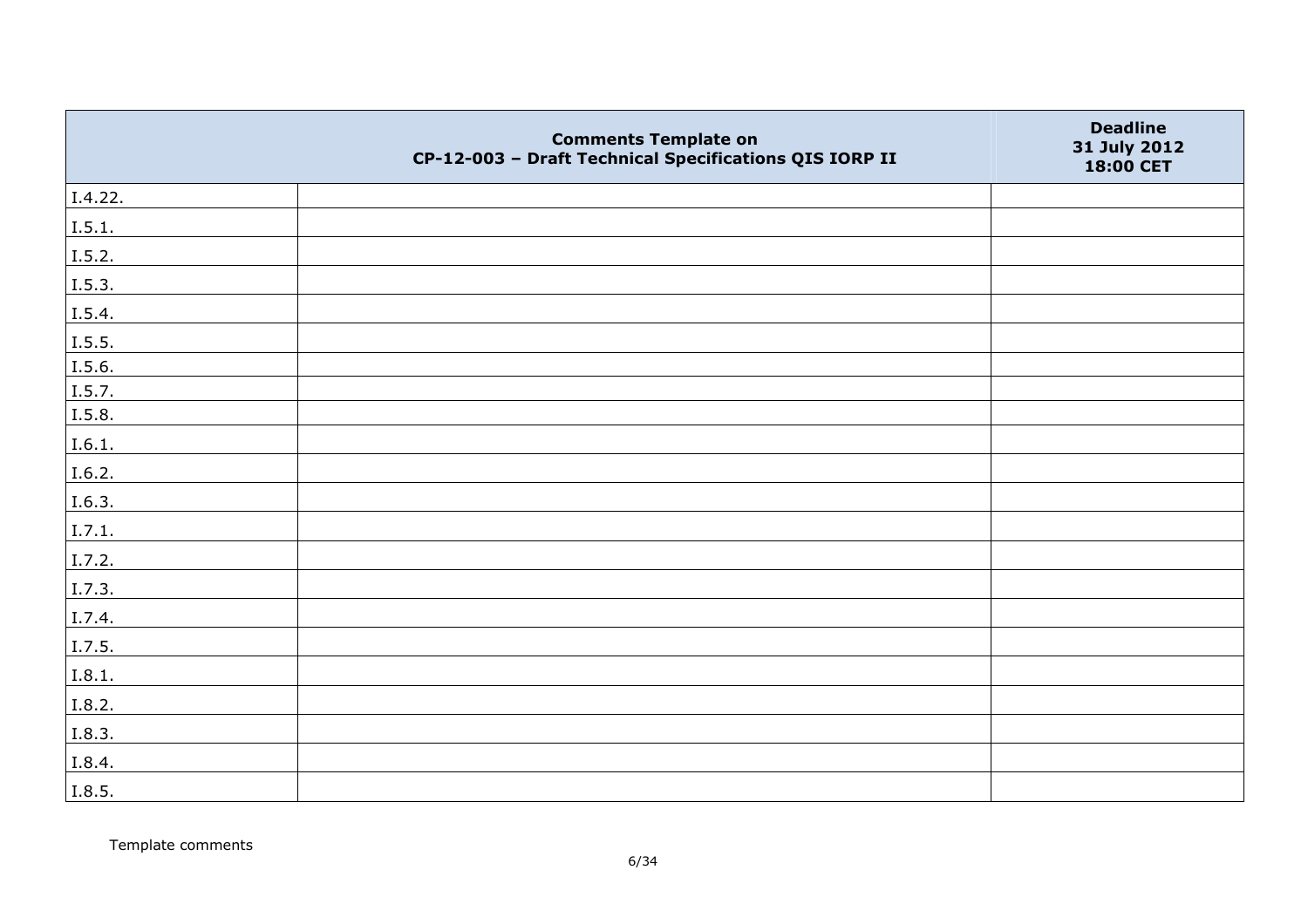|          | <b>Comments Template on</b><br>CP-12-003 - Draft Technical Specifications QIS IORP II | <b>Deadline</b><br>31 July 2012<br>18:00 CET |
|----------|---------------------------------------------------------------------------------------|----------------------------------------------|
| I.8.6.   |                                                                                       |                                              |
| I.9.1.   |                                                                                       |                                              |
| I.9.2.   |                                                                                       |                                              |
| I.9.3.   |                                                                                       |                                              |
| I.10.1.  |                                                                                       |                                              |
| I.10.2.  |                                                                                       |                                              |
| I.10.3.  |                                                                                       |                                              |
| I.10.4   |                                                                                       |                                              |
| I.11.1   |                                                                                       |                                              |
| HBS.1.1. |                                                                                       |                                              |
| HBS.2.1. |                                                                                       |                                              |
| HBS.2.2. |                                                                                       |                                              |
| HBS.2.3. |                                                                                       |                                              |
| HBS.2.4. |                                                                                       |                                              |
| HBS.2.5. |                                                                                       |                                              |
| HBS.2.6. |                                                                                       |                                              |
| HBS.2.7. |                                                                                       |                                              |
| HBS.2.8. |                                                                                       |                                              |
| HBS.3.1. |                                                                                       |                                              |
| HBS.3.2. |                                                                                       |                                              |
| HBS.3.3. |                                                                                       |                                              |
| HBS.3.4. |                                                                                       |                                              |
| HBS.3.5. |                                                                                       |                                              |
| HBS.3.6. |                                                                                       |                                              |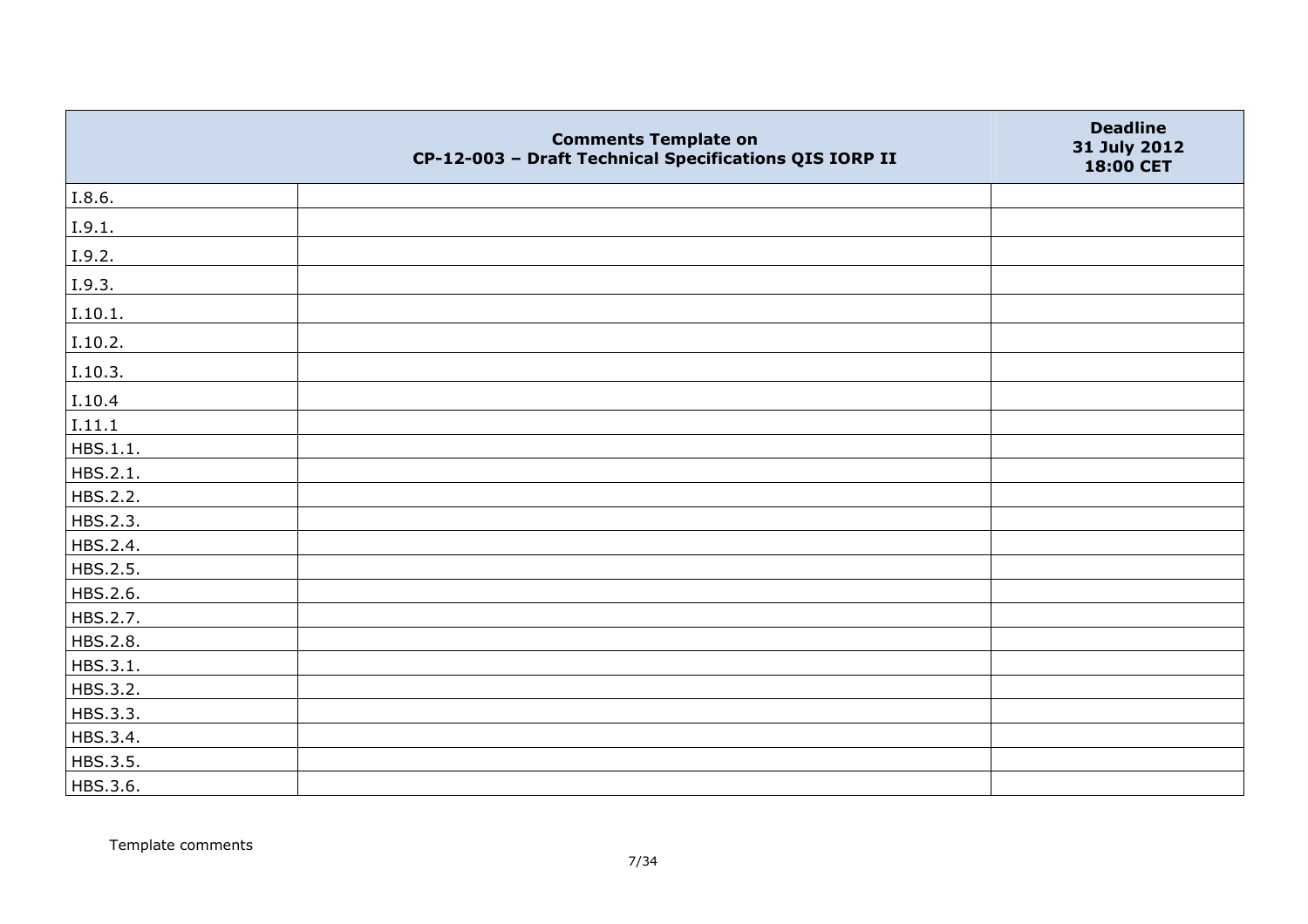|           | <b>Comments Template on</b><br>CP-12-003 - Draft Technical Specifications QIS IORP II | <b>Deadline</b><br>31 July 2012<br>18:00 CET |
|-----------|---------------------------------------------------------------------------------------|----------------------------------------------|
| HBS.3.7.  |                                                                                       |                                              |
| HBS.3.8.  |                                                                                       |                                              |
| HBS.3.9.  |                                                                                       |                                              |
| HBS.3.10. |                                                                                       |                                              |
| HBS.3.11. |                                                                                       |                                              |
| HBS.3.12. |                                                                                       |                                              |
| HBS.3.13. |                                                                                       |                                              |
| HBS.3.14. |                                                                                       |                                              |
| HBS.3.15. |                                                                                       |                                              |
| HBS.3.16. |                                                                                       |                                              |
| HBS.3.17. |                                                                                       |                                              |
| HBS.3.18. |                                                                                       |                                              |
| HBS.3.19. |                                                                                       |                                              |
| HBS.3.20. |                                                                                       |                                              |
| HBS.3.21. |                                                                                       |                                              |
| HBS.3.22. |                                                                                       |                                              |
| HBS.3.23. |                                                                                       |                                              |
| HBS.3.24. |                                                                                       |                                              |
| HBS.3.25. |                                                                                       |                                              |
| HBS.3.26. |                                                                                       |                                              |
| HBS.3.27. |                                                                                       |                                              |
| HBS.3.28. |                                                                                       |                                              |
| HBS.3.29. |                                                                                       |                                              |
| HBS.4.1.  |                                                                                       |                                              |
| HBS.4.2.  |                                                                                       |                                              |
| HBS.4.3.  |                                                                                       |                                              |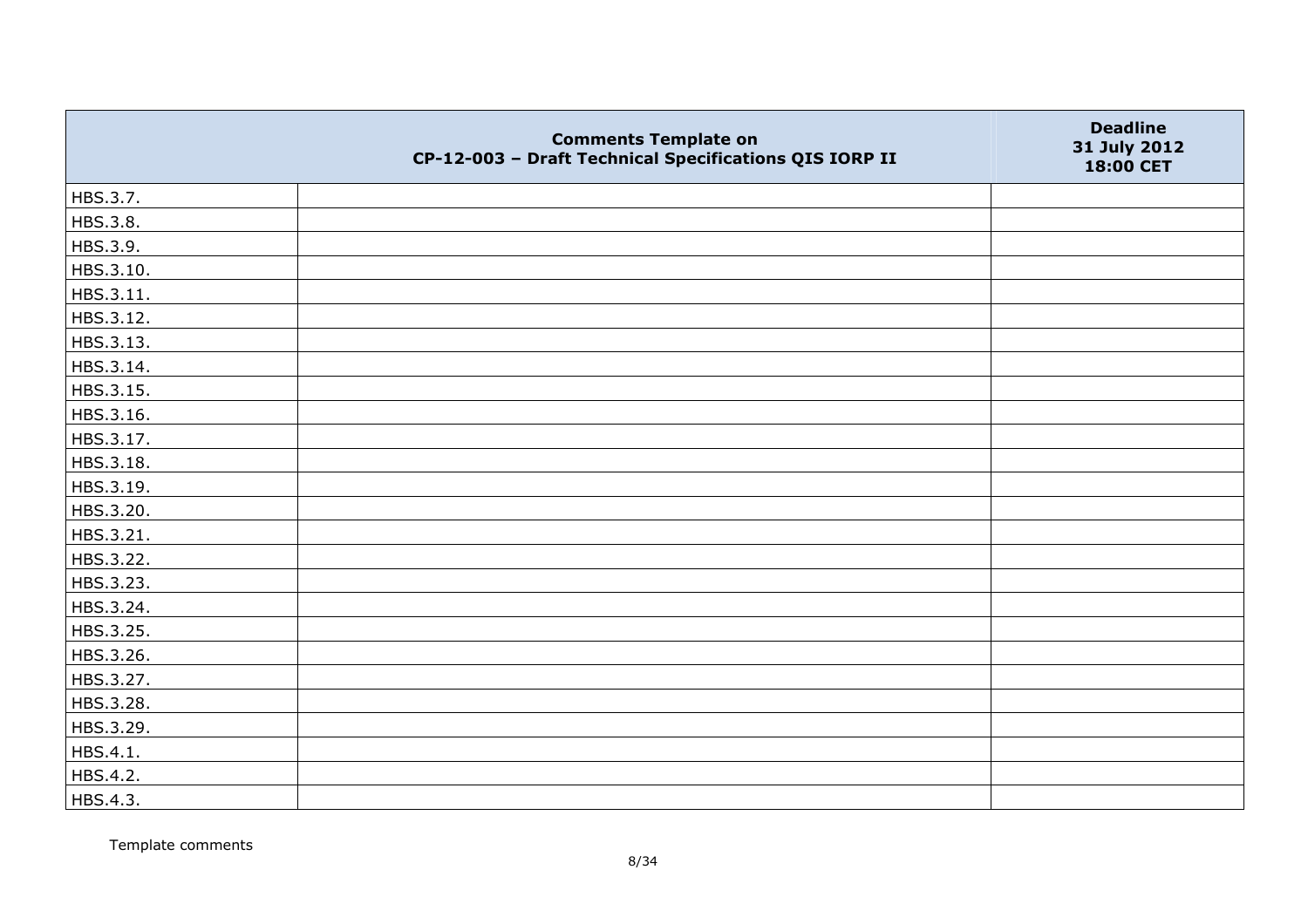|           | <b>Comments Template on</b><br>CP-12-003 - Draft Technical Specifications QIS IORP II | <b>Deadline</b><br>31 July 2012<br>18:00 CET |
|-----------|---------------------------------------------------------------------------------------|----------------------------------------------|
| HBS.4.4.  |                                                                                       |                                              |
| HBS.4.5.  |                                                                                       |                                              |
| HBS.4.6.  |                                                                                       |                                              |
| HBS.4.7.  |                                                                                       |                                              |
| HBS.4.8.  |                                                                                       |                                              |
| HBS.4.9.  |                                                                                       |                                              |
| HBS.4.10. |                                                                                       |                                              |
| HBS.4.11. |                                                                                       |                                              |
| HBS.4.12. |                                                                                       |                                              |
| HBS.4.13. |                                                                                       |                                              |
| HBS.4.14. |                                                                                       |                                              |
| HBS.4.15. |                                                                                       |                                              |
| HBS.4.16. |                                                                                       |                                              |
| HBS.4.17. |                                                                                       |                                              |
| HBS.4.18. |                                                                                       |                                              |
| HBS.4.19. |                                                                                       |                                              |
| HBS.4.20. |                                                                                       |                                              |
| HBS.4.21. |                                                                                       |                                              |
| HBS.4.22. |                                                                                       |                                              |
| HBS.4.23. |                                                                                       |                                              |
| HBS.4.24. |                                                                                       |                                              |
| HBS.4.25. |                                                                                       |                                              |
| HBS.4.26. |                                                                                       |                                              |
| HBS.4.27. |                                                                                       |                                              |
| HBS.4.28. |                                                                                       |                                              |
| HBS.4.29. |                                                                                       |                                              |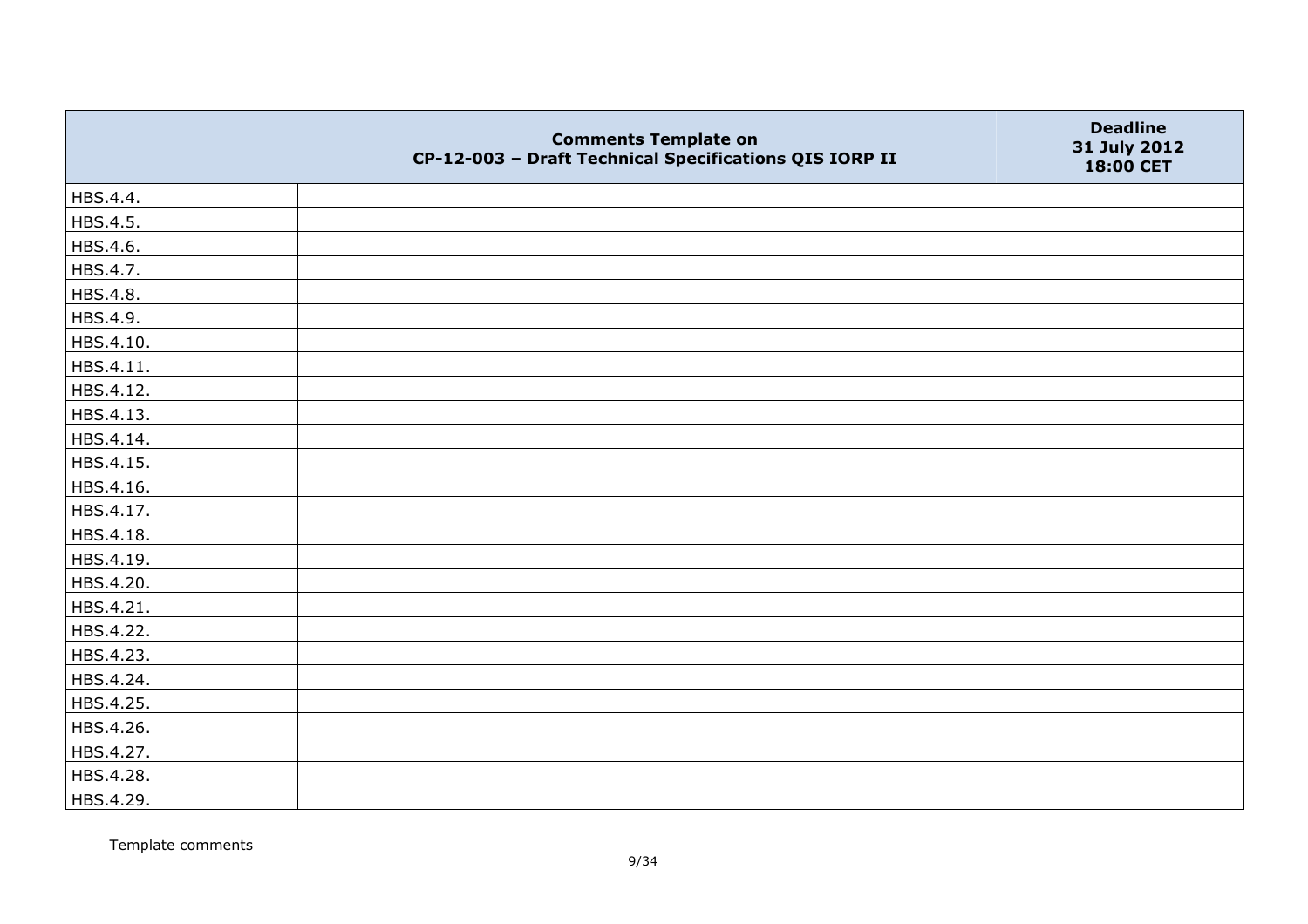|           | <b>Comments Template on</b><br>CP-12-003 - Draft Technical Specifications QIS IORP II | <b>Deadline</b><br>31 July 2012<br>18:00 CET |
|-----------|---------------------------------------------------------------------------------------|----------------------------------------------|
| HBS.4.30. |                                                                                       |                                              |
| HBS.4.31. |                                                                                       |                                              |
| HBS.4.32. |                                                                                       |                                              |
| HBS.4.33. |                                                                                       |                                              |
| HBS.4.34. |                                                                                       |                                              |
| HBS.4.35. |                                                                                       |                                              |
| HBS.4.36. |                                                                                       |                                              |
| HBS.4.37. |                                                                                       |                                              |
| HBS.4.38. |                                                                                       |                                              |
| HBS.4.39. |                                                                                       |                                              |
| HBS.4.40. |                                                                                       |                                              |
| HBS.4.41. |                                                                                       |                                              |
| HBS.4.42. |                                                                                       |                                              |
| HBS.4.43. |                                                                                       |                                              |
| HBS.4.44. |                                                                                       |                                              |
| HBS.4.45. |                                                                                       |                                              |
| HBS.4.46. |                                                                                       |                                              |
| HBS.4.47. |                                                                                       |                                              |
| HBS.4.48. |                                                                                       |                                              |
| HBS.4.49. |                                                                                       |                                              |
| HBS.4.50. |                                                                                       |                                              |
| HBS.4.51. |                                                                                       |                                              |
| HBS.4.52. |                                                                                       |                                              |
| HBS.4.53. |                                                                                       |                                              |
| HBS.4.54. |                                                                                       |                                              |
| HBS.4.55. |                                                                                       |                                              |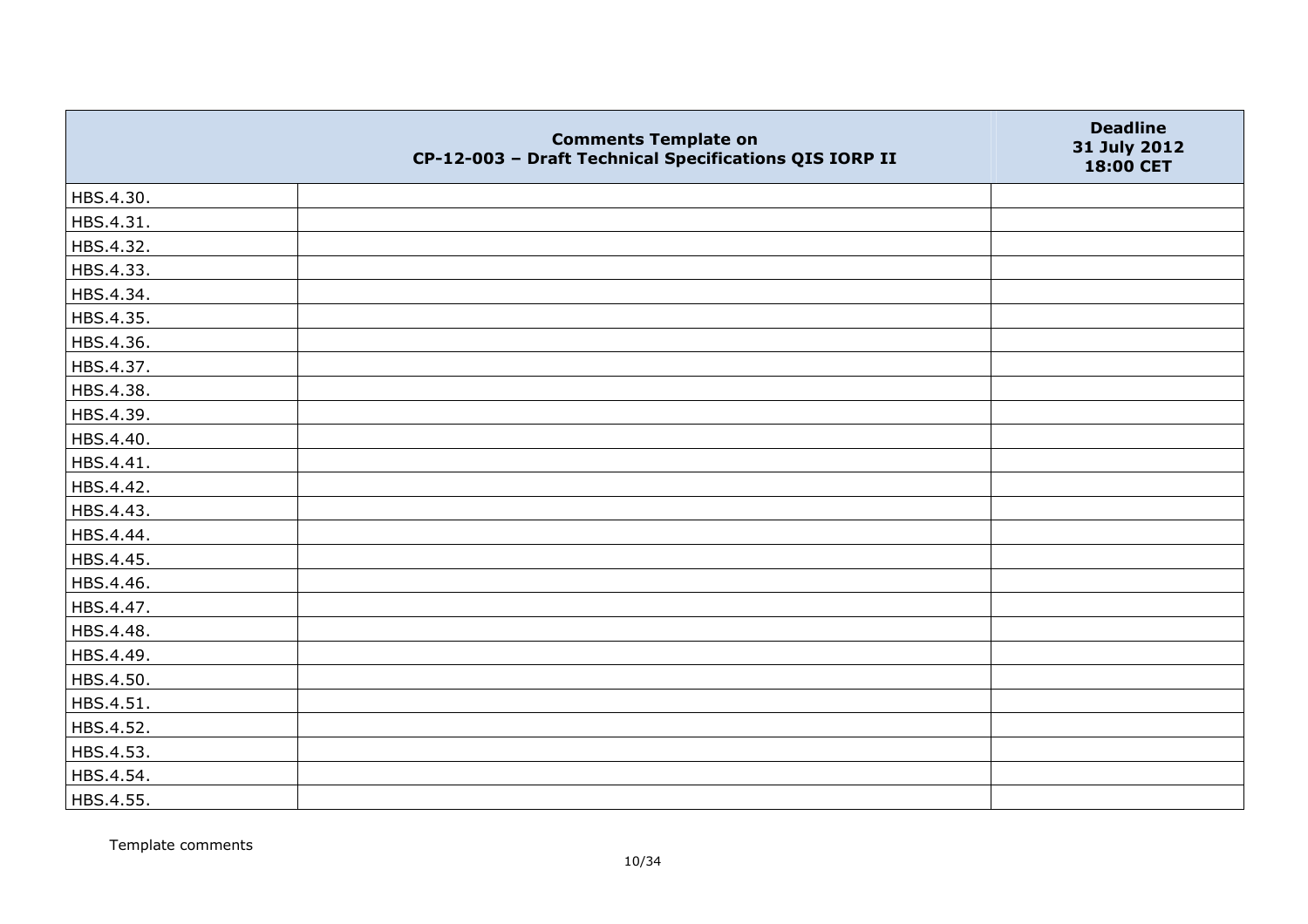|           | <b>Comments Template on</b><br>CP-12-003 - Draft Technical Specifications QIS IORP II | <b>Deadline</b><br>31 July 2012<br>18:00 CET |
|-----------|---------------------------------------------------------------------------------------|----------------------------------------------|
| HBS.4.56. |                                                                                       |                                              |
| HBS.4.57. |                                                                                       |                                              |
| HBS.4.58. |                                                                                       |                                              |
| HBS.4.59. |                                                                                       |                                              |
| HBS.4.60. |                                                                                       |                                              |
| HBS.4.61. |                                                                                       |                                              |
| HBS.5.1.  |                                                                                       |                                              |
| HBS.5.2.  |                                                                                       |                                              |
| HBS.5.3.  |                                                                                       |                                              |
| HBS.5.4.  |                                                                                       |                                              |
| HBS.5.5.  |                                                                                       |                                              |
| HBS.6.1.  |                                                                                       |                                              |
| HBS.6.2.  |                                                                                       |                                              |
| HBS.6.3.  |                                                                                       |                                              |
| HBS.6.4.  |                                                                                       |                                              |
| HBS.6.5.  |                                                                                       |                                              |
| HBS.6.6.  |                                                                                       |                                              |
| HBS.6.7.  |                                                                                       |                                              |
| HBS.6.8.  |                                                                                       |                                              |
| HBS.6.9.  |                                                                                       |                                              |
| HBS.6.10. |                                                                                       |                                              |
| HBS.6.11. |                                                                                       |                                              |
| HBS.6.12. |                                                                                       |                                              |
| HBS.6.13. |                                                                                       |                                              |
| HBS.6.14. |                                                                                       |                                              |
| HBS.6.15. |                                                                                       |                                              |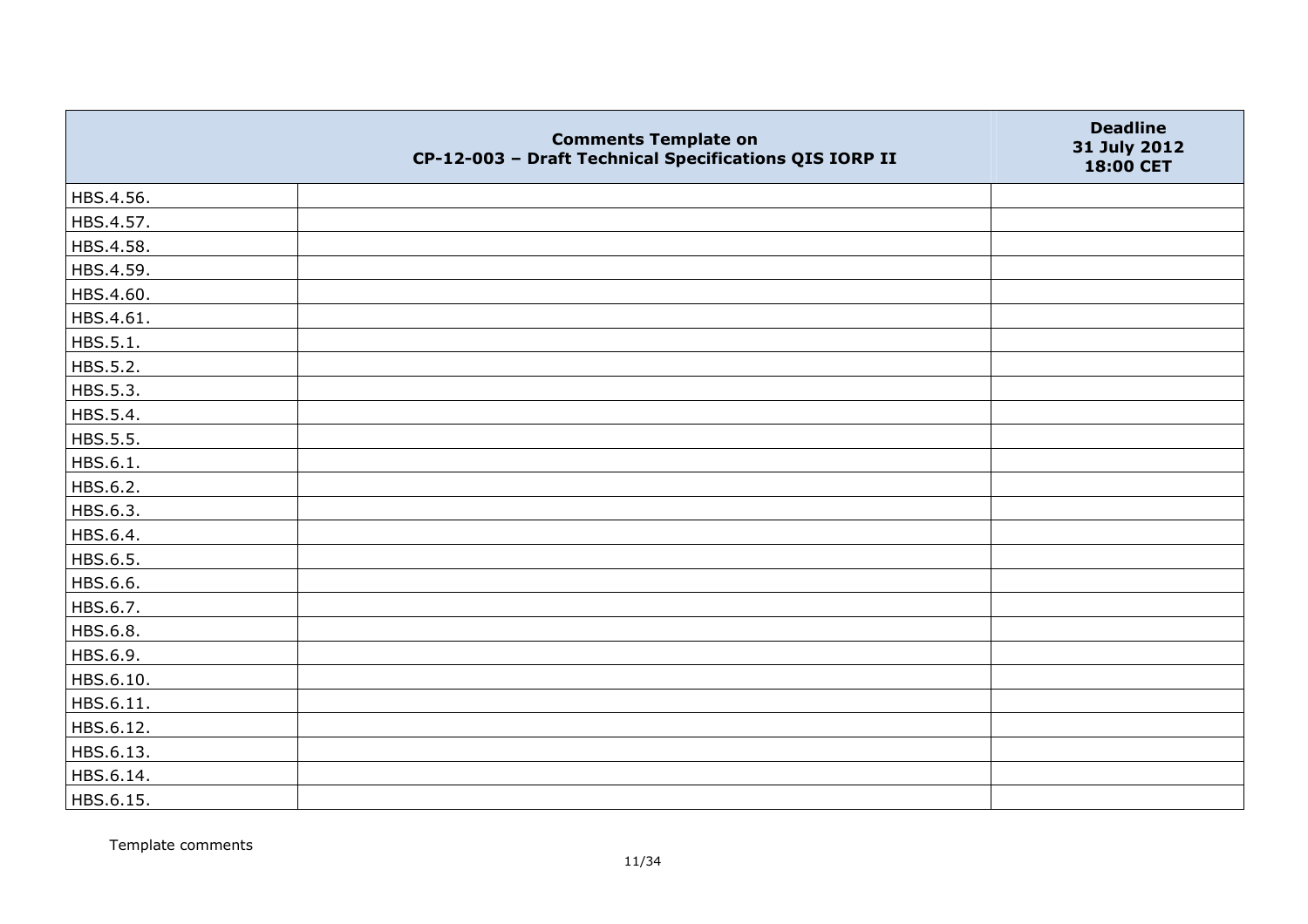|           | <b>Comments Template on</b><br>CP-12-003 - Draft Technical Specifications QIS IORP II | <b>Deadline</b><br>31 July 2012<br>18:00 CET |
|-----------|---------------------------------------------------------------------------------------|----------------------------------------------|
| HBS.6.16. |                                                                                       |                                              |
| HBS.6.17. |                                                                                       |                                              |
| HBS.6.18. |                                                                                       |                                              |
| HBS.6.19. |                                                                                       |                                              |
| HBS.6.20. |                                                                                       |                                              |
| HBS.6.21. |                                                                                       |                                              |
| HBS.6.22. |                                                                                       |                                              |
| HBS.6.23. |                                                                                       |                                              |
| HBS.6.24. |                                                                                       |                                              |
| HBS.6.25. |                                                                                       |                                              |
| HBS.6.26. |                                                                                       |                                              |
| HBS.6.27. |                                                                                       |                                              |
| HBS.6.28. |                                                                                       |                                              |
| HBS.6.29. |                                                                                       |                                              |
| HBS.6.30. |                                                                                       |                                              |
| HBS.6.31. |                                                                                       |                                              |
| HBS.6.32. |                                                                                       |                                              |
| HBS.6.33. |                                                                                       |                                              |
| HBS.6.34. |                                                                                       |                                              |
| HBS.6.35. |                                                                                       |                                              |
| HBS.6.36. |                                                                                       |                                              |
| HBS.6.37. |                                                                                       |                                              |
| HBS.6.38. |                                                                                       |                                              |
| HBS.6.39. |                                                                                       |                                              |
| HBS.6.40. |                                                                                       |                                              |
| HBS.6.41. |                                                                                       |                                              |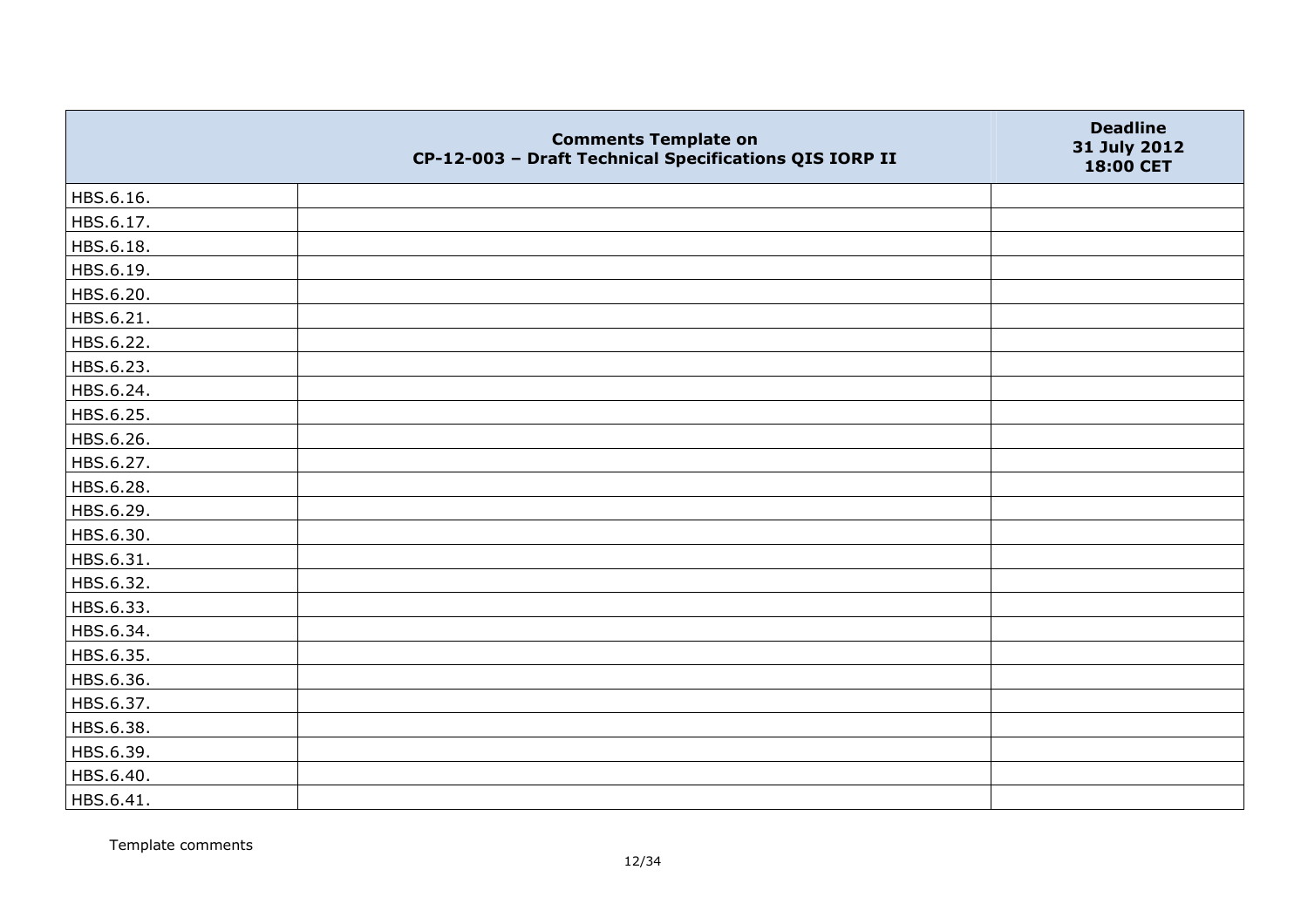|           | <b>Comments Template on</b><br>CP-12-003 - Draft Technical Specifications QIS IORP II | <b>Deadline</b><br>31 July 2012<br>18:00 CET |
|-----------|---------------------------------------------------------------------------------------|----------------------------------------------|
| HBS.6.42. |                                                                                       |                                              |
| HBS.6.43. |                                                                                       |                                              |
| HBS.6.44. |                                                                                       |                                              |
| HBS.6.45. |                                                                                       |                                              |
| HBS.6.46. |                                                                                       |                                              |
| HBS.6.47. |                                                                                       |                                              |
| HBS.6.48. |                                                                                       |                                              |
| HBS.6.49. |                                                                                       |                                              |
| HBS.6.50. |                                                                                       |                                              |
| HBS.6.51. |                                                                                       |                                              |
| HBS.6.52. |                                                                                       |                                              |
| HBS.6.53. |                                                                                       |                                              |
| HBS.6.54. |                                                                                       |                                              |
| HBS.6.55. |                                                                                       |                                              |
| HBS.6.56. |                                                                                       |                                              |
| HBS.6.57. |                                                                                       |                                              |
| HBS.6.58. |                                                                                       |                                              |
| HBS.6.59. |                                                                                       |                                              |
| HBS.6.60. |                                                                                       |                                              |
| HBS.6.61. |                                                                                       |                                              |
| HBS.6.62. |                                                                                       |                                              |
| HBS.6.63. |                                                                                       |                                              |
| HBS.6.64. |                                                                                       |                                              |
| HBS.6.65. |                                                                                       |                                              |
| HBS.6.66. |                                                                                       |                                              |
| HBS.6.67. |                                                                                       |                                              |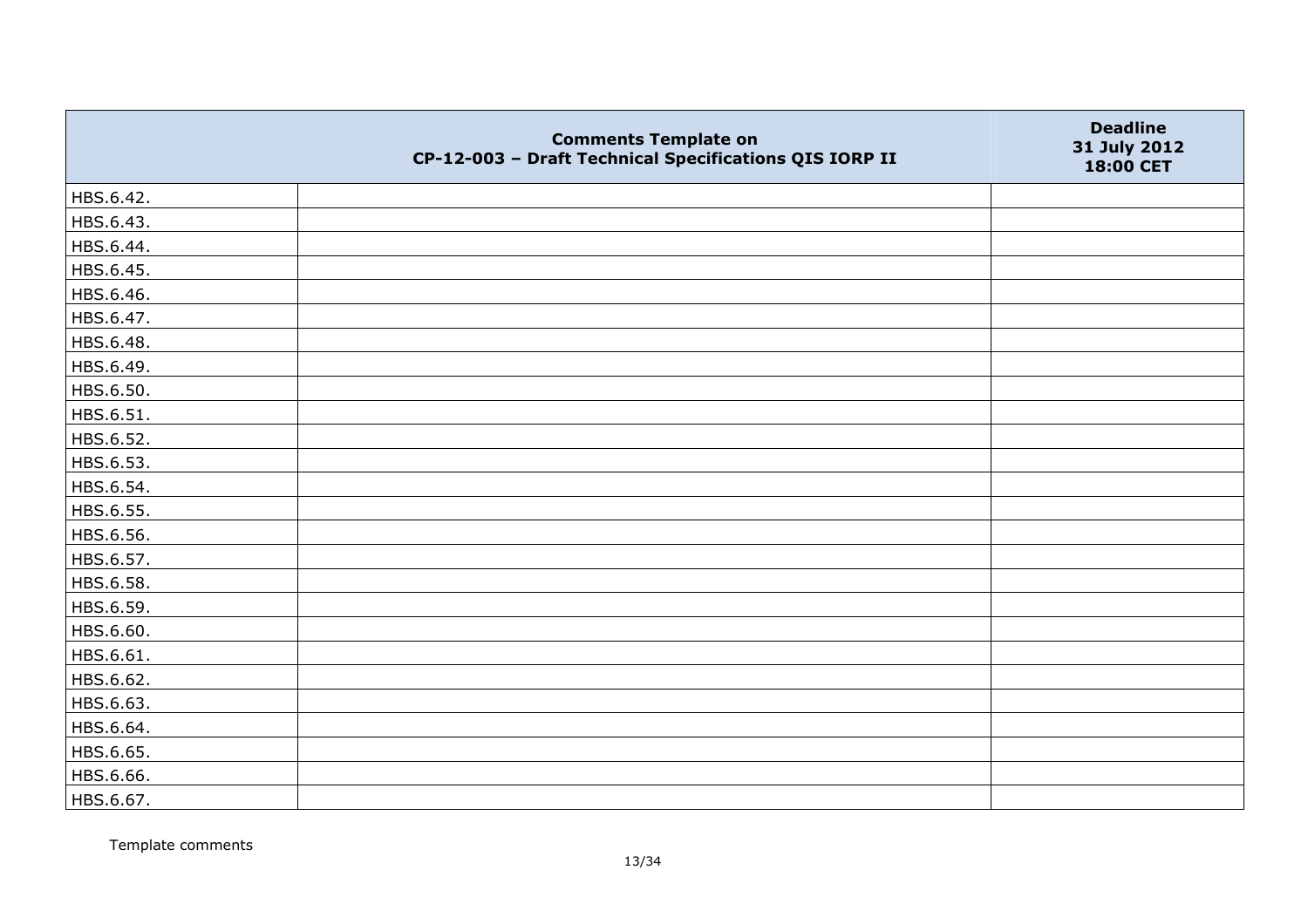|           | <b>Comments Template on</b><br>CP-12-003 - Draft Technical Specifications QIS IORP II | <b>Deadline</b><br>31 July 2012<br>18:00 CET |
|-----------|---------------------------------------------------------------------------------------|----------------------------------------------|
| HBS.6.68. |                                                                                       |                                              |
| HBS.6.69. |                                                                                       |                                              |
| HBS.6.70. |                                                                                       |                                              |
| HBS.6.71. |                                                                                       |                                              |
| HBS.6.72. |                                                                                       |                                              |
| HBS.6.73. |                                                                                       |                                              |
| HBS.6.74. |                                                                                       |                                              |
| HBS.6.75. |                                                                                       |                                              |
| HBS.6.76. |                                                                                       |                                              |
| HBS.6.77. |                                                                                       |                                              |
| HBS.6.78. |                                                                                       |                                              |
| HBS.6.79. |                                                                                       |                                              |
| HBS.6.80. |                                                                                       |                                              |
| HBS.6.81. |                                                                                       |                                              |
| HBS.6.82. |                                                                                       |                                              |
| HBS.6.83. |                                                                                       |                                              |
| HBS.6.84. |                                                                                       |                                              |
| HBS.6.85. |                                                                                       |                                              |
| HBS.6.86. |                                                                                       |                                              |
| HBS.6.87. |                                                                                       |                                              |
| HBS.6.88. |                                                                                       |                                              |
| HBS.6.89. |                                                                                       |                                              |
| HBS.6.90. |                                                                                       |                                              |
| HBS.7.1.  |                                                                                       |                                              |
| HBS.7.2.  |                                                                                       |                                              |
| HBS.7.3.  |                                                                                       |                                              |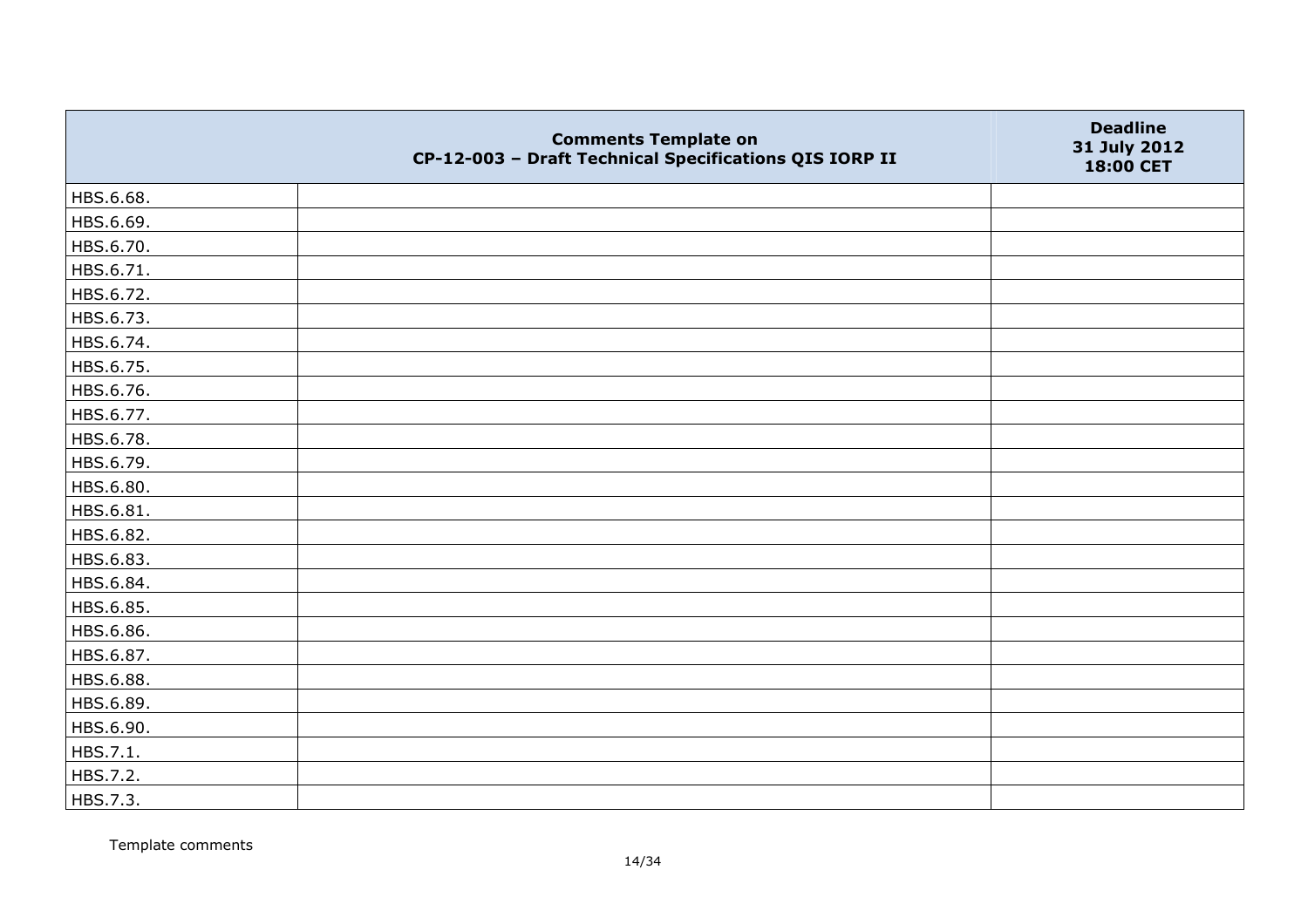|           | <b>Comments Template on</b><br>CP-12-003 - Draft Technical Specifications QIS IORP II | <b>Deadline</b><br>31 July 2012<br>18:00 CET |
|-----------|---------------------------------------------------------------------------------------|----------------------------------------------|
| HBS.7.4.  |                                                                                       |                                              |
| HBS.7.5.  |                                                                                       |                                              |
| HBS.7.6.  |                                                                                       |                                              |
| HBS.7.7.  |                                                                                       |                                              |
| HBS.7.8.  |                                                                                       |                                              |
| HBS.7.9.  |                                                                                       |                                              |
| HBS.7.10. |                                                                                       |                                              |
| HBS.7.11. |                                                                                       |                                              |
| HBS.7.12. |                                                                                       |                                              |
| HBS.7.13. |                                                                                       |                                              |
| HBS.7.14. |                                                                                       |                                              |
| HBS.7.15. |                                                                                       |                                              |
| HBS.7.16. |                                                                                       |                                              |
| HBS.7.17. |                                                                                       |                                              |
| HBS.7.18. |                                                                                       |                                              |
| HBS.7.19. |                                                                                       |                                              |
| HBS.7.20. |                                                                                       |                                              |
| HBS.7.21. |                                                                                       |                                              |
| HBS.7.22. |                                                                                       |                                              |
| HBS.7.23. |                                                                                       |                                              |
| HBS.7.24. |                                                                                       |                                              |
| HBS.7.25. |                                                                                       |                                              |
| HBS.7.26. |                                                                                       |                                              |
| HBS.7.27. |                                                                                       |                                              |
| HBS.7.28. |                                                                                       |                                              |
| HBS.7.29. |                                                                                       |                                              |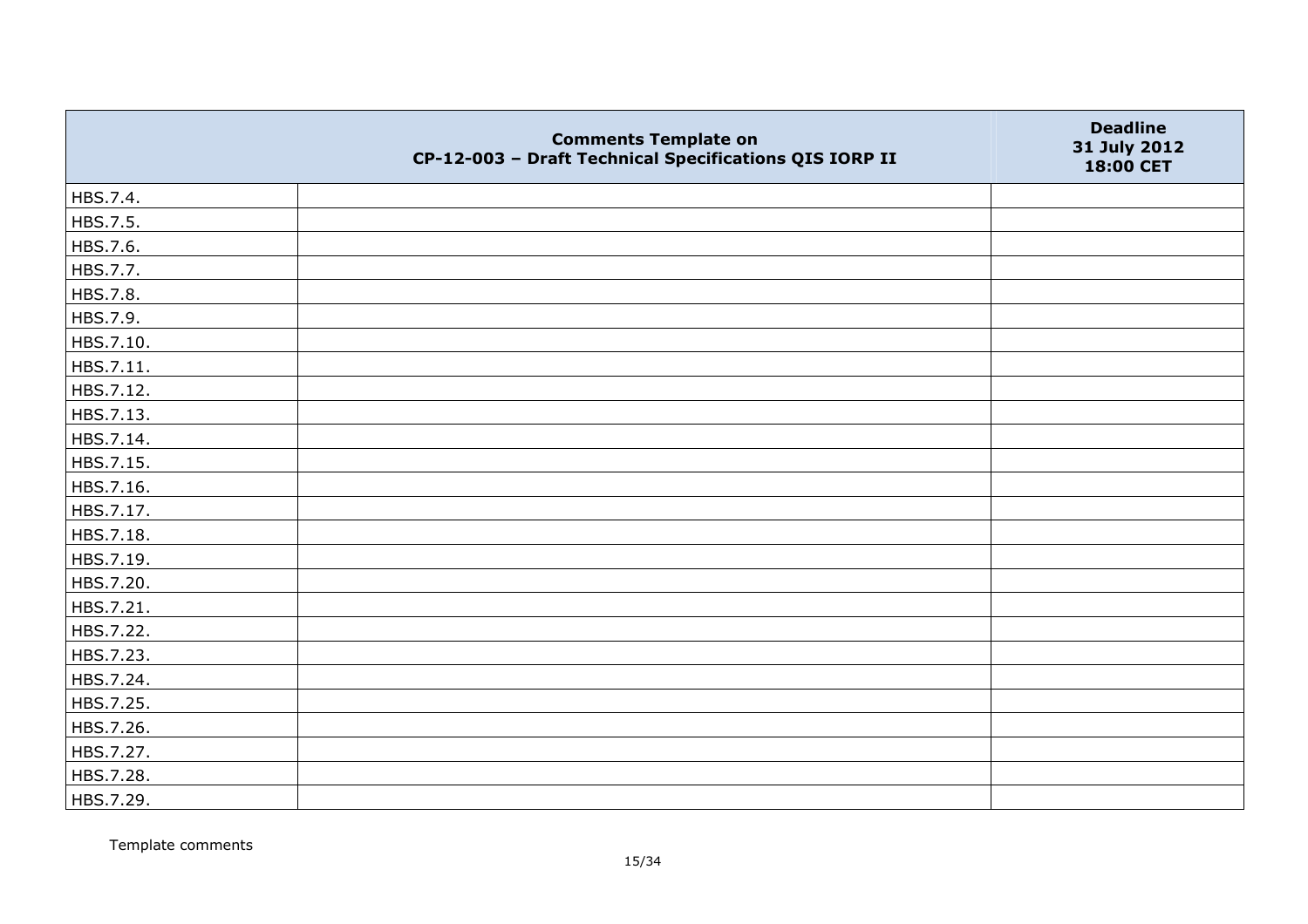|           | <b>Comments Template on</b><br>CP-12-003 - Draft Technical Specifications QIS IORP II | <b>Deadline</b><br>31 July 2012<br>18:00 CET |
|-----------|---------------------------------------------------------------------------------------|----------------------------------------------|
| HBS.7.30. |                                                                                       |                                              |
| HBS.7.31. |                                                                                       |                                              |
| HBS.7.32. |                                                                                       |                                              |
| HBS.7.33. |                                                                                       |                                              |
| HBS.7.34. |                                                                                       |                                              |
| HBS.7.35. |                                                                                       |                                              |
| HBS.7.36. |                                                                                       |                                              |
| HBS.7.37. |                                                                                       |                                              |
| HBS.7.38. |                                                                                       |                                              |
| HBS.7.39. |                                                                                       |                                              |
| HBS.7.40. |                                                                                       |                                              |
| HBS.7.41. |                                                                                       |                                              |
| HBS.7.42. |                                                                                       |                                              |
| HBS.8.1.  |                                                                                       |                                              |
| HBS.8.2.  |                                                                                       |                                              |
| HBS.8.3.  |                                                                                       |                                              |
| HBS.8.4.  |                                                                                       |                                              |
| HBS.8.5.  |                                                                                       |                                              |
| HBS.8.6.  |                                                                                       |                                              |
| HBS.8.7.  |                                                                                       |                                              |
| HBS.8.8.  |                                                                                       |                                              |
| HBS.8.9.  |                                                                                       |                                              |
| HBS.8.10. |                                                                                       |                                              |
| HBS.8.11. |                                                                                       |                                              |
| HBS.8.12. |                                                                                       |                                              |
| HBS.8.13. |                                                                                       |                                              |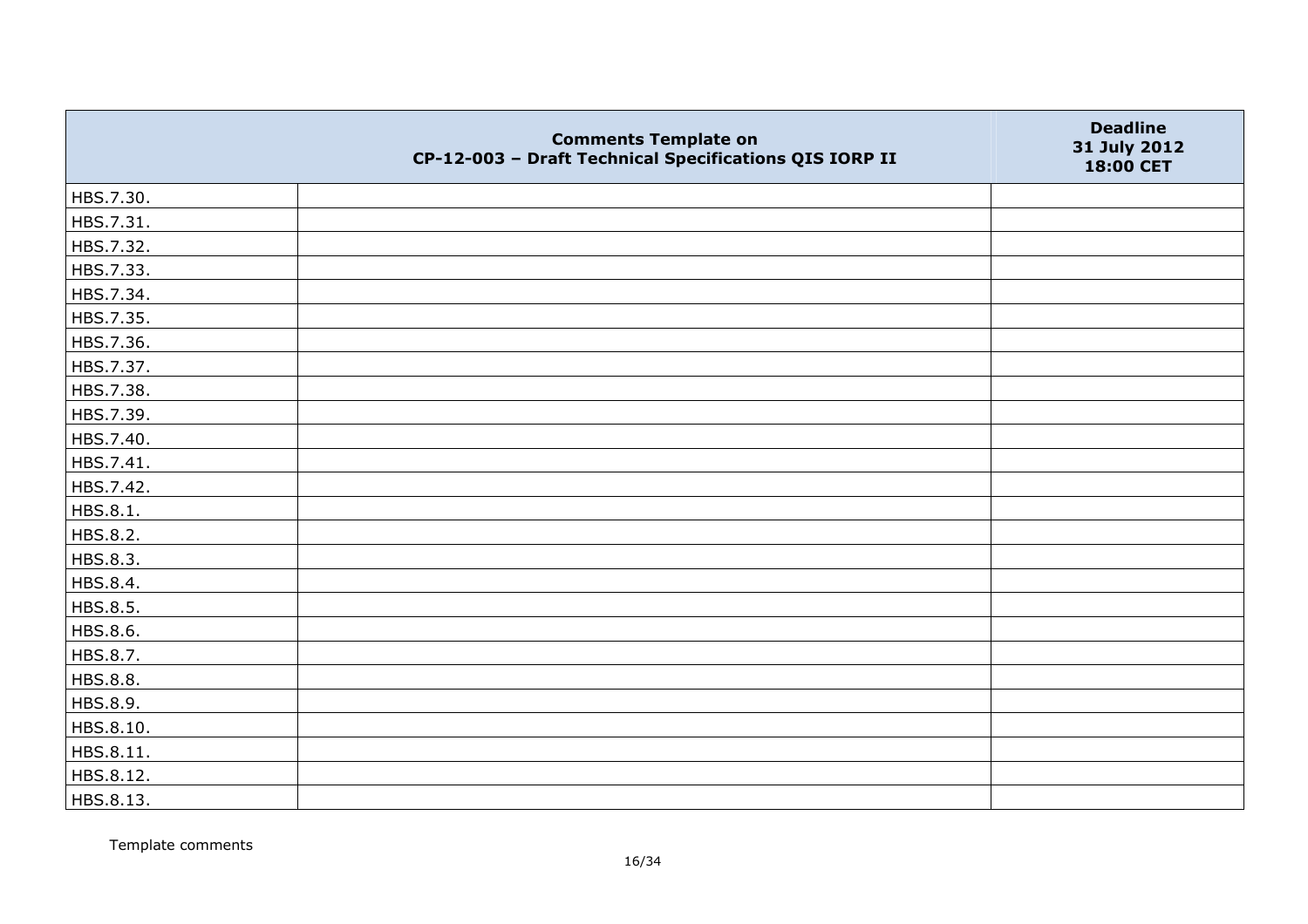|           | <b>Comments Template on</b><br>CP-12-003 - Draft Technical Specifications QIS IORP II | <b>Deadline</b><br>31 July 2012<br>18:00 CET |
|-----------|---------------------------------------------------------------------------------------|----------------------------------------------|
| HBS.8.14. |                                                                                       |                                              |
| HBS.8.15. |                                                                                       |                                              |
| HBS.8.16. |                                                                                       |                                              |
| HBS.8.17. |                                                                                       |                                              |
| HBS.8.18. |                                                                                       |                                              |
| HBS.8.19. |                                                                                       |                                              |
| HBS.8.20. |                                                                                       |                                              |
| HBS.8.21. |                                                                                       |                                              |
| HBS.8.22. |                                                                                       |                                              |
| HBS.8.23. |                                                                                       |                                              |
| HBS.8.24. |                                                                                       |                                              |
| HBS.9.1.  |                                                                                       |                                              |
| HBS.9.2.  |                                                                                       |                                              |
| HBS.9.3.  |                                                                                       |                                              |
| HBS.9.4.  |                                                                                       |                                              |
| HBS.9.5.  |                                                                                       |                                              |
| HBS.9.6.  |                                                                                       |                                              |
| HBS.9.7.  |                                                                                       |                                              |
| HBS.9.8.  |                                                                                       |                                              |
| HBS.9.9.  |                                                                                       |                                              |
| SCR.1.1.  |                                                                                       |                                              |
| SCR.1.2.  |                                                                                       |                                              |
| SCR.1.3.  |                                                                                       |                                              |
| SCR.1.4.  |                                                                                       |                                              |
| SCR.1.5.  |                                                                                       |                                              |
| SCR.1.6.  |                                                                                       |                                              |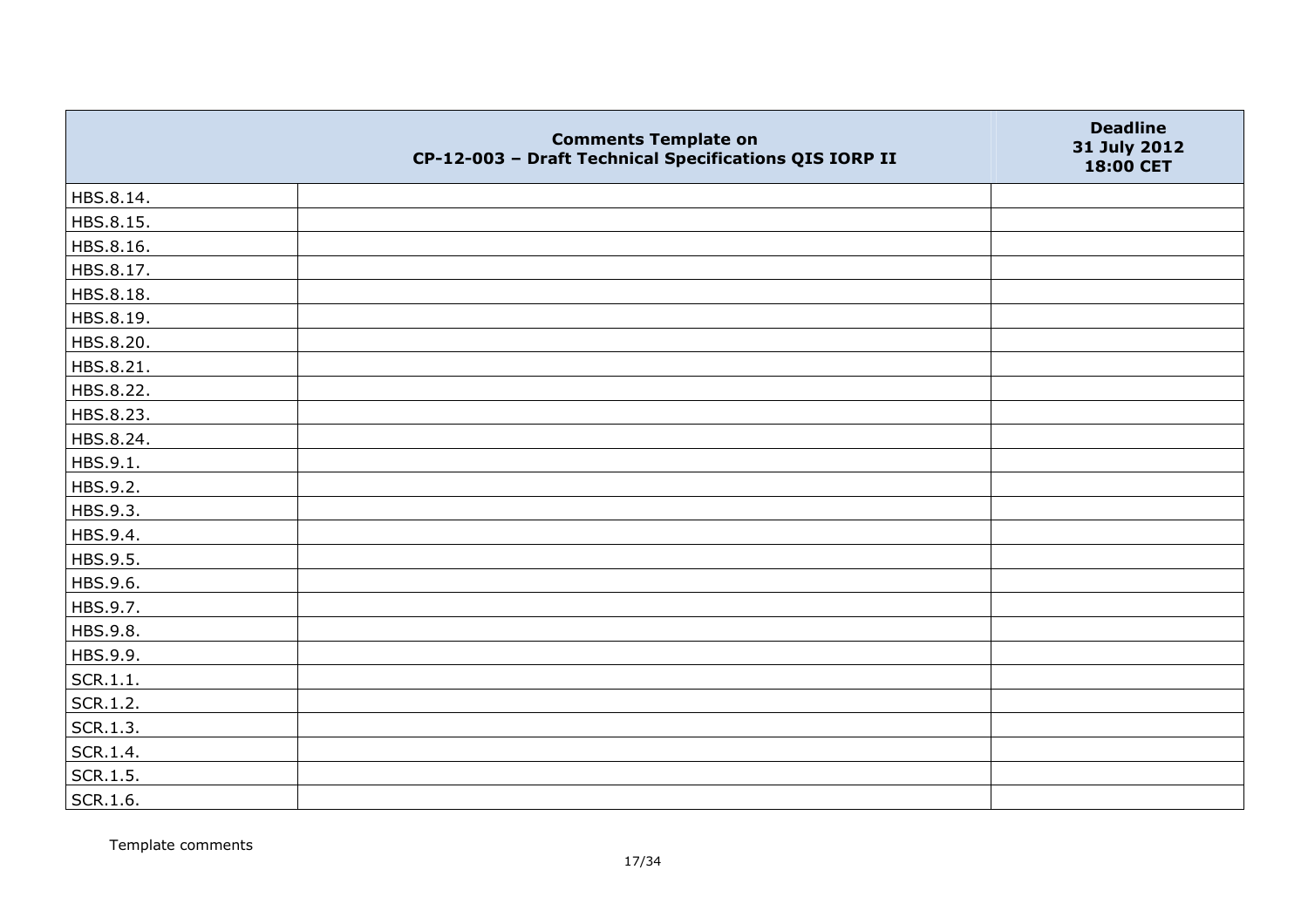|                   | <b>Comments Template on</b><br>CP-12-003 - Draft Technical Specifications QIS IORP II | <b>Deadline</b><br>31 July 2012<br>18:00 CET |
|-------------------|---------------------------------------------------------------------------------------|----------------------------------------------|
| SCR.1.7.          |                                                                                       |                                              |
| SCR.1.8.          |                                                                                       |                                              |
| SCR.1.9.          |                                                                                       |                                              |
| $\vert$ SCR.1.10. |                                                                                       |                                              |
| SCR.1.11.         |                                                                                       |                                              |
| SCR.1.12.         |                                                                                       |                                              |
| SCR.1.13.         |                                                                                       |                                              |
| $ $ SCR.1.14.     |                                                                                       |                                              |
| $\vert$ SCR.1.15. |                                                                                       |                                              |
| SCR.1.16.         |                                                                                       |                                              |
| $ $ SCR.1.17.     |                                                                                       |                                              |
| SCR.1.18.         |                                                                                       |                                              |
| SCR.1.19.         |                                                                                       |                                              |
| SCR.1.20.         |                                                                                       |                                              |
| SCR.1.21.         |                                                                                       |                                              |
| SCR.1.22.         |                                                                                       |                                              |
| SCR.1.23.         |                                                                                       |                                              |
| SCR.1.24.         |                                                                                       |                                              |
| SCR.1.25.         |                                                                                       |                                              |
| SCR.2.1.          |                                                                                       |                                              |
| SCR.2.2.          |                                                                                       |                                              |
| SCR.2.3.          |                                                                                       |                                              |
| SCR.2.4.          |                                                                                       |                                              |
| SCR.2.5.          |                                                                                       |                                              |
| SCR.2.6.          |                                                                                       |                                              |
| SCR.2.7.          |                                                                                       |                                              |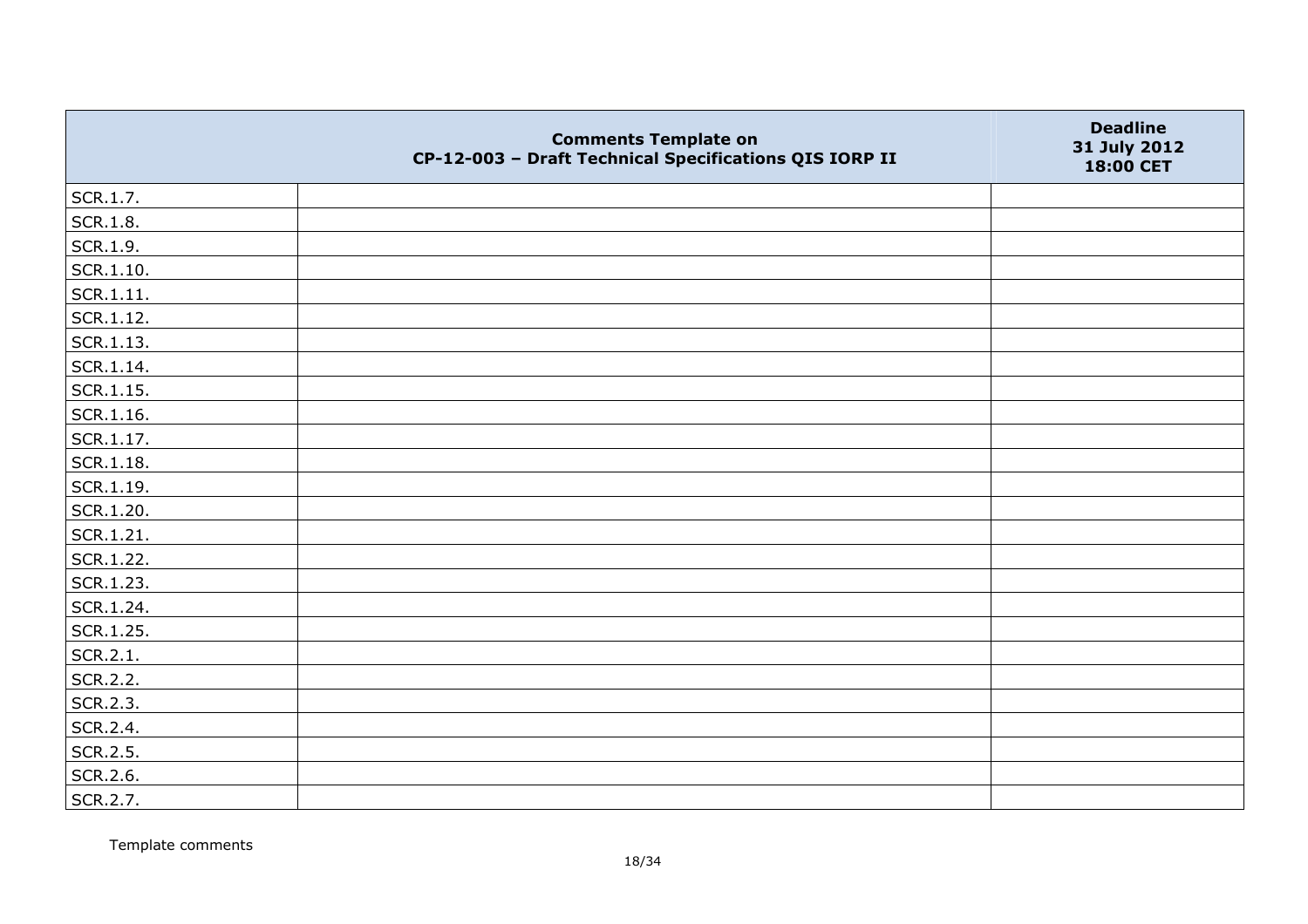|           | <b>Comments Template on</b><br>CP-12-003 - Draft Technical Specifications QIS IORP II | <b>Deadline</b><br>31 July 2012<br>18:00 CET |
|-----------|---------------------------------------------------------------------------------------|----------------------------------------------|
| SCR.2.8.  |                                                                                       |                                              |
| SCR.2.9.  |                                                                                       |                                              |
| SCR.2.10. |                                                                                       |                                              |
| SCR.2.11. |                                                                                       |                                              |
| SCR.2.12. |                                                                                       |                                              |
| SCR.2.13. |                                                                                       |                                              |
| SCR.2.14. |                                                                                       |                                              |
| SCR.2.15. |                                                                                       |                                              |
| SCR.2.16. |                                                                                       |                                              |
| SCR.2.17. |                                                                                       |                                              |
| SCR.2.18. |                                                                                       |                                              |
| SCR.2.19. |                                                                                       |                                              |
| SCR.2.20. |                                                                                       |                                              |
| SCR.2.21. |                                                                                       |                                              |
| SCR.2.22. |                                                                                       |                                              |
| SCR.2.23. |                                                                                       |                                              |
| SCR.2.24. |                                                                                       |                                              |
| SCR.2.25. |                                                                                       |                                              |
| SCR.2.26. |                                                                                       |                                              |
| SCR.2.27. |                                                                                       |                                              |
| SCR.2.28. |                                                                                       |                                              |
| SCR.2.29. |                                                                                       |                                              |
| SCR.2.30. |                                                                                       |                                              |
| SCR.2.31. |                                                                                       |                                              |
| SCR.2.32. |                                                                                       |                                              |
| SCR.2.33. |                                                                                       |                                              |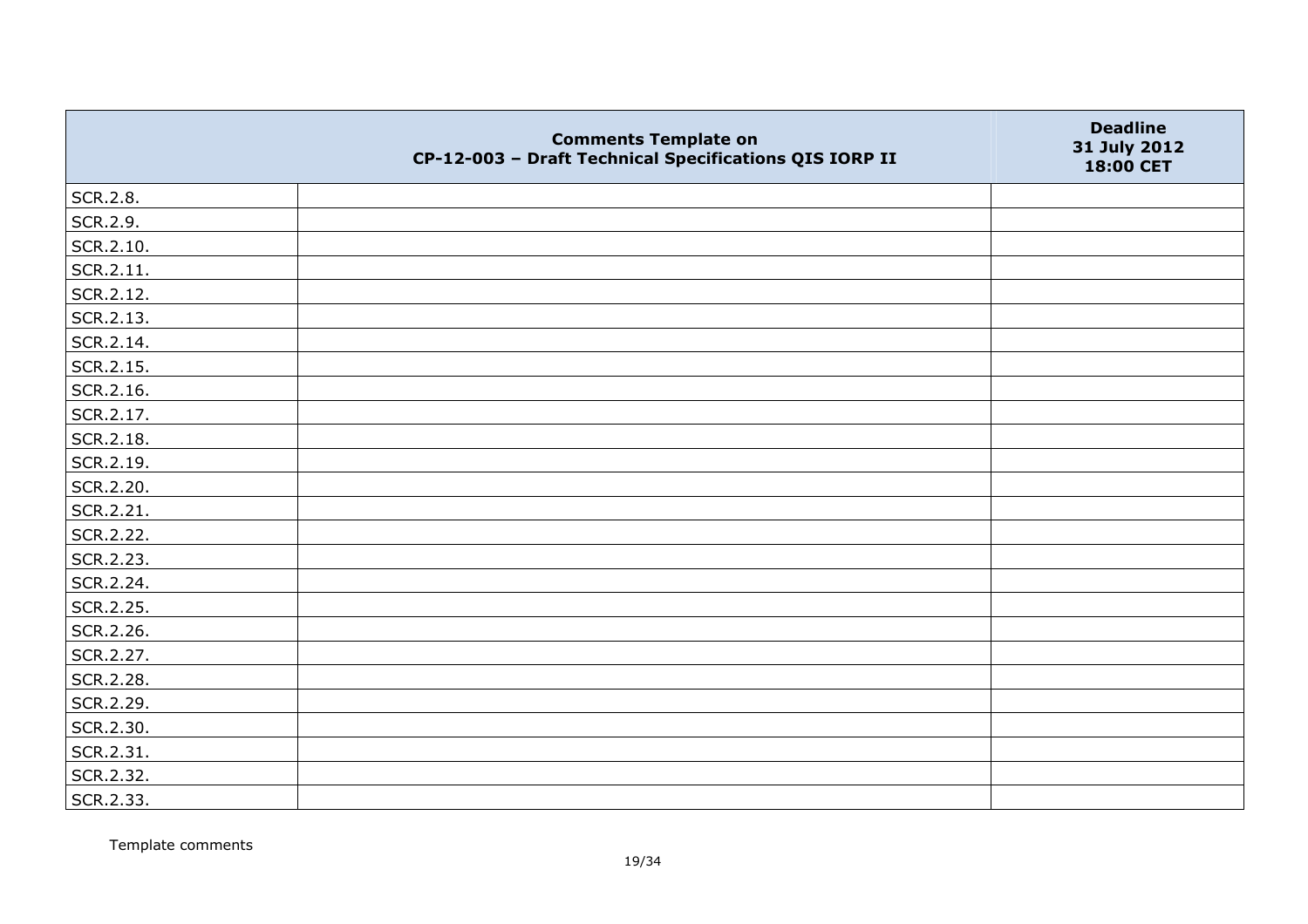|                 | <b>Comments Template on</b><br>CP-12-003 - Draft Technical Specifications QIS IORP II | <b>Deadline</b><br>31 July 2012<br>18:00 CET |
|-----------------|---------------------------------------------------------------------------------------|----------------------------------------------|
| SCR.2.34.       |                                                                                       |                                              |
| SCR.2.35.       |                                                                                       |                                              |
| SCR.3.1.        |                                                                                       |                                              |
| SCR.3.2.        |                                                                                       |                                              |
| SCR.3.3.        |                                                                                       |                                              |
| SCR.3.4.        |                                                                                       |                                              |
| SCR.3.5.        |                                                                                       |                                              |
| SCR.3.6.        |                                                                                       |                                              |
| SCR.4.1.        |                                                                                       |                                              |
| SCR.4.2.        |                                                                                       |                                              |
| SCR.4.3.        |                                                                                       |                                              |
| SCR.4.4.        |                                                                                       |                                              |
| SCR.5.1.        |                                                                                       |                                              |
| SCR.5.2.        |                                                                                       |                                              |
| SCR.5.3.        |                                                                                       |                                              |
| SCR.5.4.        |                                                                                       |                                              |
| SCR.5.5.        |                                                                                       |                                              |
| SCR.5.6.        |                                                                                       |                                              |
| SCR.5.7.        |                                                                                       |                                              |
| <b>SCR.5.8.</b> |                                                                                       |                                              |
| SCR.5.9.        |                                                                                       |                                              |
| SCR.5.10.       |                                                                                       |                                              |
| SCR.5.11.       |                                                                                       |                                              |
| SCR.5.12.       |                                                                                       |                                              |
| SCR.5.13.       |                                                                                       |                                              |
| SCR.5.14.       |                                                                                       |                                              |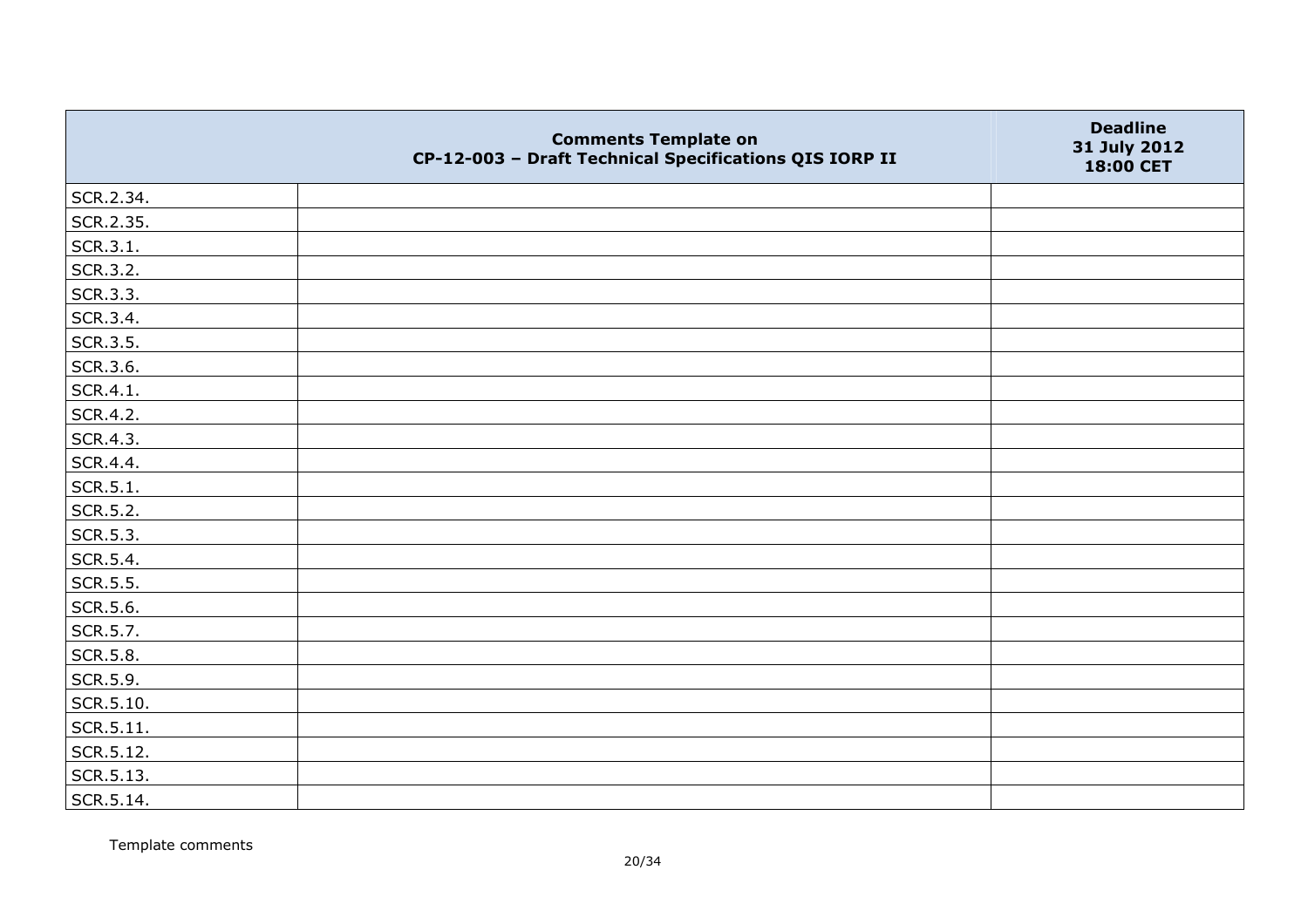|                   | <b>Comments Template on</b><br>CP-12-003 - Draft Technical Specifications QIS IORP II | <b>Deadline</b><br>31 July 2012<br>18:00 CET |
|-------------------|---------------------------------------------------------------------------------------|----------------------------------------------|
| SCR.5.15.         |                                                                                       |                                              |
| SCR.5.16.         |                                                                                       |                                              |
| SCR.5.17.         |                                                                                       |                                              |
| $\vert$ SCR.5.18. |                                                                                       |                                              |
| SCR.5.19.         |                                                                                       |                                              |
| SCR.5.20.         |                                                                                       |                                              |
| SCR.5.21.         |                                                                                       |                                              |
| SCR.5.22.         |                                                                                       |                                              |
| SCR.5.23.         |                                                                                       |                                              |
| SCR.5.24.         |                                                                                       |                                              |
| SCR.5.25.         |                                                                                       |                                              |
| SCR.5.26.         |                                                                                       |                                              |
| SCR.5.27.         |                                                                                       |                                              |
| SCR.5.28.         |                                                                                       |                                              |
| SCR.5.29.         |                                                                                       |                                              |
| SCR.5.30.         |                                                                                       |                                              |
| SCR.5.31.         |                                                                                       |                                              |
| SCR.5.32.         |                                                                                       |                                              |
| SCR.5.33.         |                                                                                       |                                              |
| SCR.5.34.         |                                                                                       |                                              |
| SCR.5.35.         |                                                                                       |                                              |
| SCR.5.36.         |                                                                                       |                                              |
| SCR.5.37.         |                                                                                       |                                              |
| SCR.5.38.         |                                                                                       |                                              |
| SCR.5.39.         |                                                                                       |                                              |
| SCR.5.40.         |                                                                                       |                                              |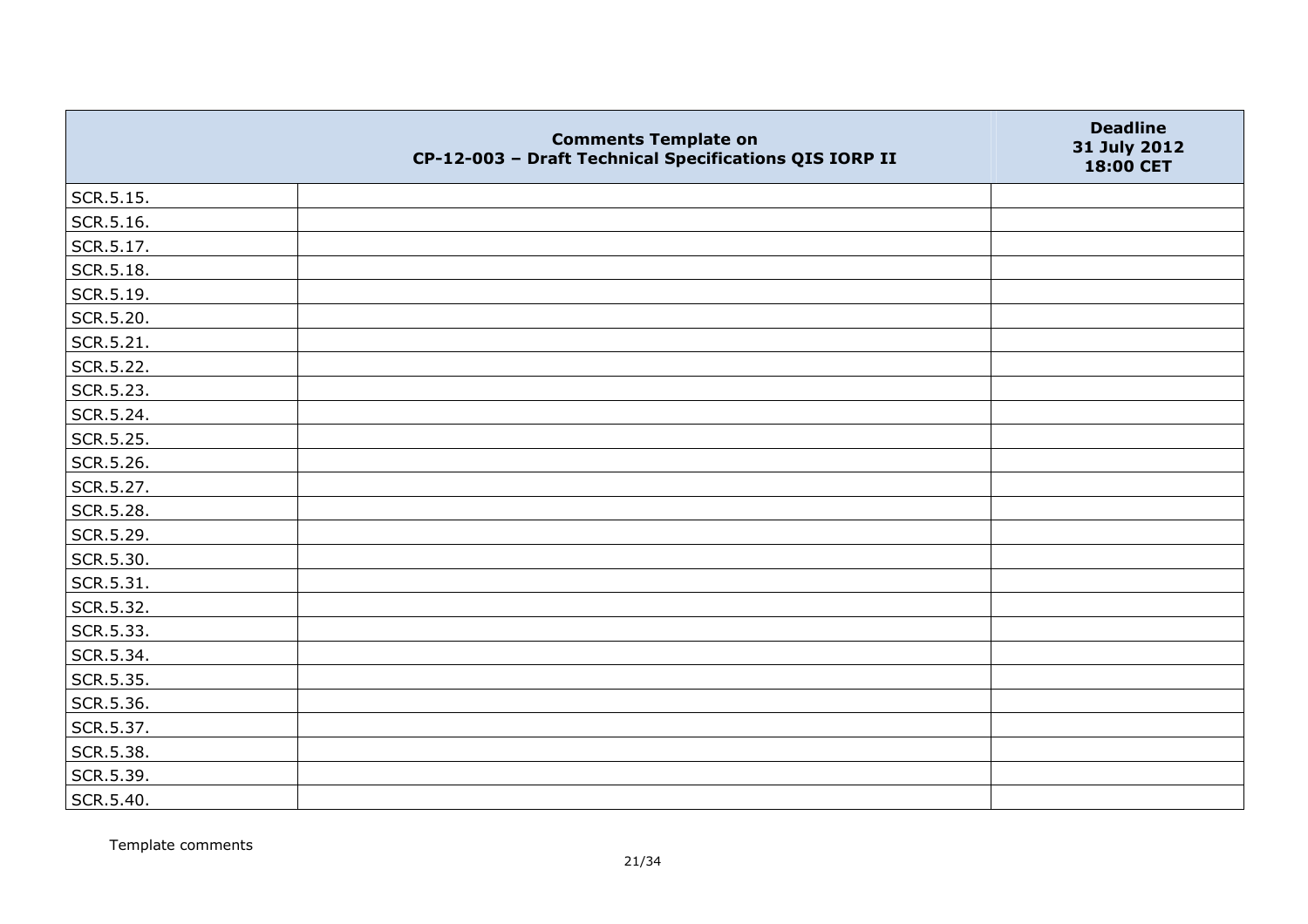|           | <b>Comments Template on</b><br>CP-12-003 - Draft Technical Specifications QIS IORP II | <b>Deadline</b><br>31 July 2012<br>18:00 CET |
|-----------|---------------------------------------------------------------------------------------|----------------------------------------------|
| SCR.5.41. |                                                                                       |                                              |
| SCR.5.42. |                                                                                       |                                              |
| SCR.5.43. |                                                                                       |                                              |
| SCR.5.44. |                                                                                       |                                              |
| SCR.5.45. |                                                                                       |                                              |
| SCR.5.46. |                                                                                       |                                              |
| SCR.5.47. |                                                                                       |                                              |
| SCR.5.48. |                                                                                       |                                              |
| SCR.5.49. |                                                                                       |                                              |
| SCR.5.50. |                                                                                       |                                              |
| SCR.5.51. |                                                                                       |                                              |
| SCR.5.52. |                                                                                       |                                              |
| SCR.5.53. |                                                                                       |                                              |
| SCR.5.54. |                                                                                       |                                              |
| SCR.5.55. |                                                                                       |                                              |
| SCR.5.56. |                                                                                       |                                              |
| SCR.5.57. |                                                                                       |                                              |
| SCR.5.58. |                                                                                       |                                              |
| SCR.5.59. |                                                                                       |                                              |
| SCR.5.60. |                                                                                       |                                              |
| SCR.5.61. |                                                                                       |                                              |
| SCR.5.62. |                                                                                       |                                              |
| SCR.5.63. |                                                                                       |                                              |
| SCR.5.64. |                                                                                       |                                              |
| SCR.5.65. |                                                                                       |                                              |
| SCR.5.66. |                                                                                       |                                              |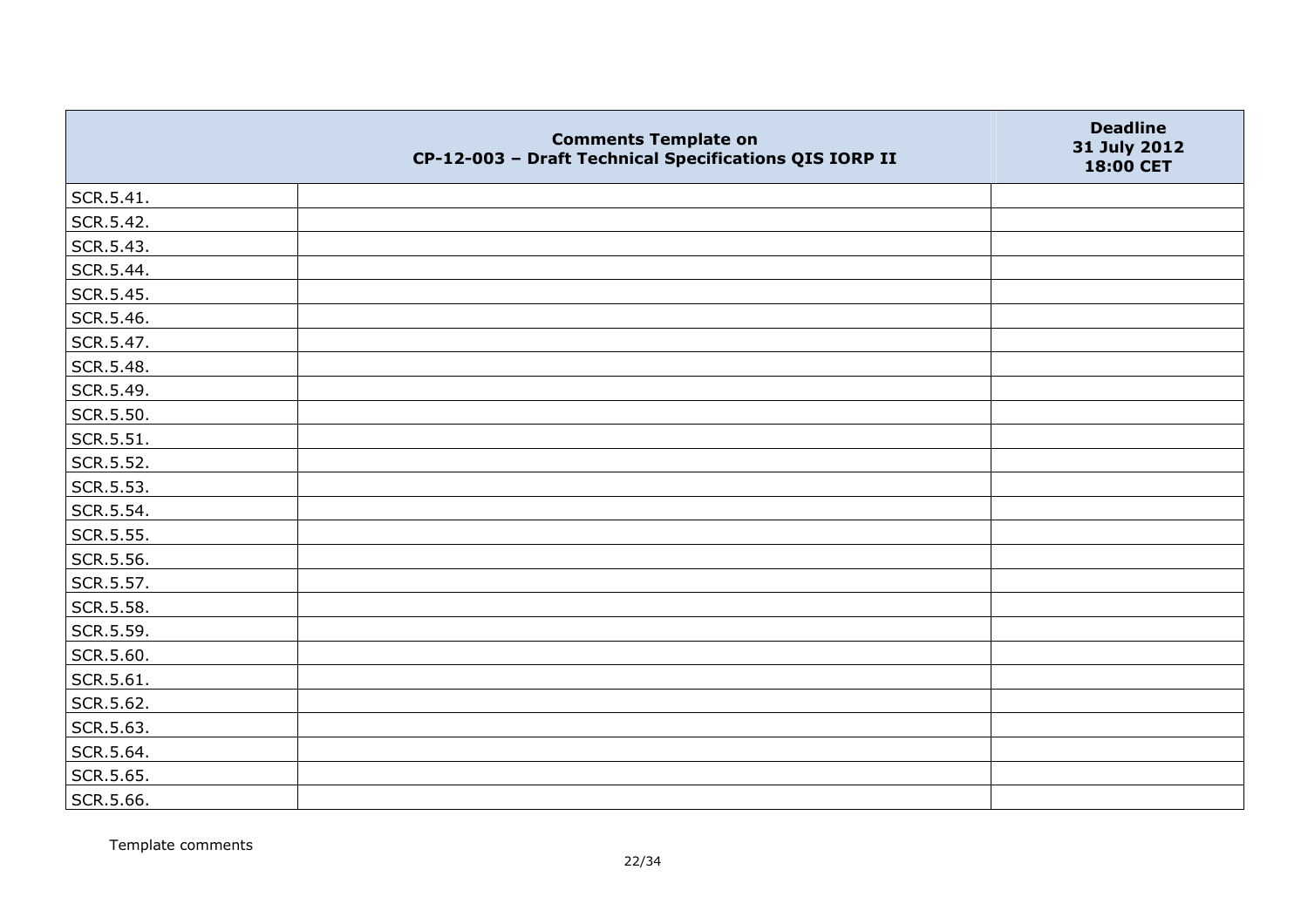|           | <b>Comments Template on</b><br>CP-12-003 - Draft Technical Specifications QIS IORP II | <b>Deadline</b><br>31 July 2012<br>18:00 CET |
|-----------|---------------------------------------------------------------------------------------|----------------------------------------------|
| SCR.5.67. |                                                                                       |                                              |
| SCR.5.68. |                                                                                       |                                              |
| SCR.5.69. |                                                                                       |                                              |
| SCR.5.70. |                                                                                       |                                              |
| SCR.5.71. |                                                                                       |                                              |
| SCR.5.72. |                                                                                       |                                              |
| SCR.5.73. |                                                                                       |                                              |
| SCR.5.74. |                                                                                       |                                              |
| SCR.5.75. |                                                                                       |                                              |
| SCR.5.76. |                                                                                       |                                              |
| SCR.5.77. |                                                                                       |                                              |
| SCR.5.78. |                                                                                       |                                              |
| SCR.5.79. |                                                                                       |                                              |
| SCR.5.80. |                                                                                       |                                              |
| SCR.5.81. |                                                                                       |                                              |
| SCR.5.82. |                                                                                       |                                              |
| SCR.5.83. |                                                                                       |                                              |
| SCR.5.84. |                                                                                       |                                              |
| SCR.5.85. |                                                                                       |                                              |
| SCR.5.86. |                                                                                       |                                              |
| SCR.5.87. |                                                                                       |                                              |
| SCR.5.88. |                                                                                       |                                              |
| SCR.5.89. |                                                                                       |                                              |
| SCR.5.90. |                                                                                       |                                              |
| SCR.5.91. |                                                                                       |                                              |
| SCR.5.92. |                                                                                       |                                              |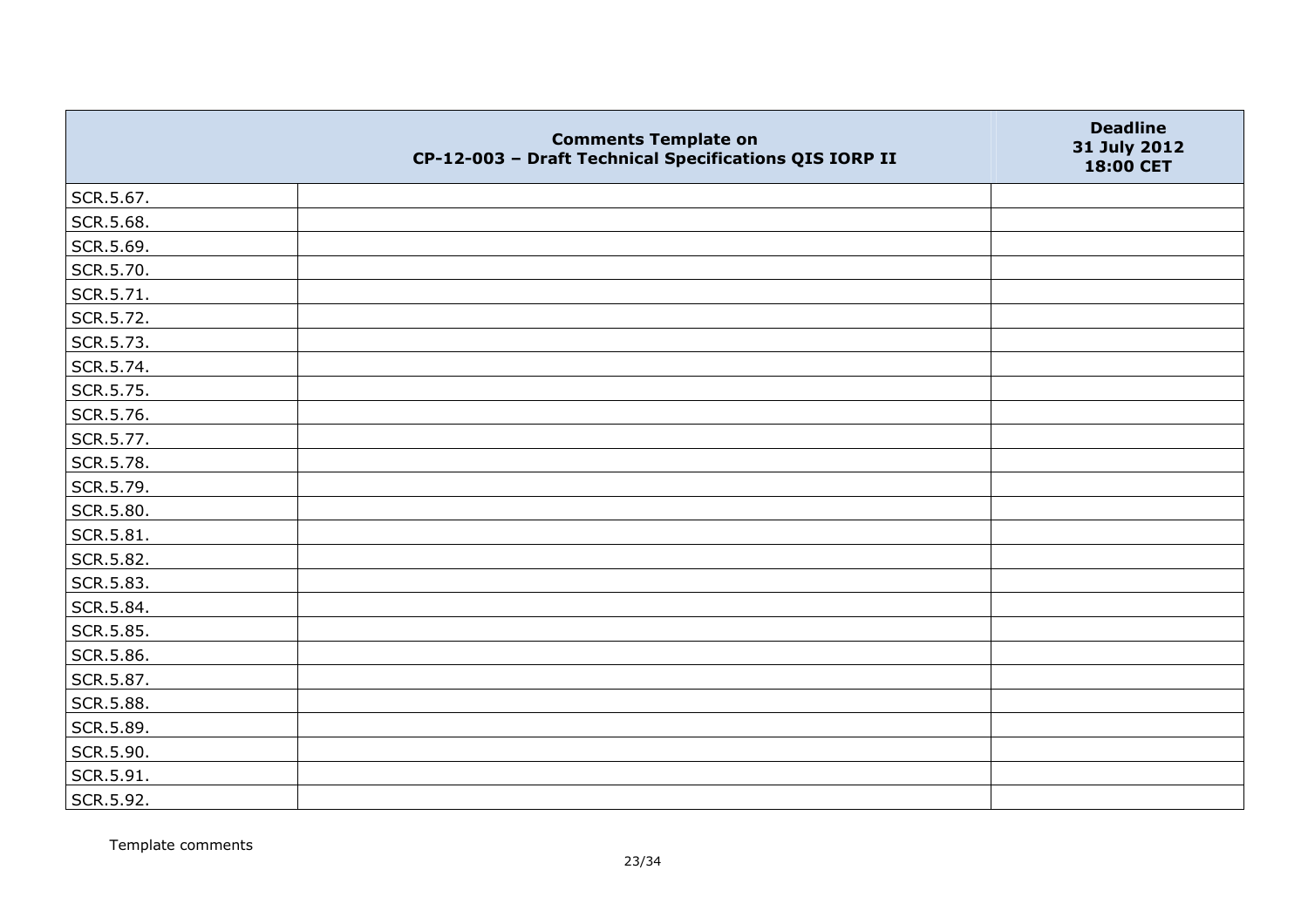|            | <b>Comments Template on</b><br>CP-12-003 - Draft Technical Specifications QIS IORP II | <b>Deadline</b><br>31 July 2012<br>18:00 CET |
|------------|---------------------------------------------------------------------------------------|----------------------------------------------|
| SCR.5.93.  |                                                                                       |                                              |
| SCR.5.94.  |                                                                                       |                                              |
| SCR.5.95.  |                                                                                       |                                              |
| SCR.5.96.  |                                                                                       |                                              |
| SCR.5.97.  |                                                                                       |                                              |
| SCR.5.98.  |                                                                                       |                                              |
| SCR.5.99.  |                                                                                       |                                              |
| SCR.5.100. |                                                                                       |                                              |
| SCR.5.101. |                                                                                       |                                              |
| SCR.5.102. |                                                                                       |                                              |
| SCR.5.103. |                                                                                       |                                              |
| SCR.5.104. |                                                                                       |                                              |
| SCR.5.105. |                                                                                       |                                              |
| SCR.5.106. |                                                                                       |                                              |
| SCR.5.107. |                                                                                       |                                              |
| SCR.5.108. |                                                                                       |                                              |
| SCR.5.109. |                                                                                       |                                              |
| SCR.5.110. |                                                                                       |                                              |
| SCR.5.111. |                                                                                       |                                              |
| SCR.5.112. |                                                                                       |                                              |
| SCR.5.113. |                                                                                       |                                              |
| SCR.5.114. |                                                                                       |                                              |
| SCR.5.115. |                                                                                       |                                              |
| SCR.5.116. |                                                                                       |                                              |
| SCR.5.117. |                                                                                       |                                              |
| SCR.5.118. |                                                                                       |                                              |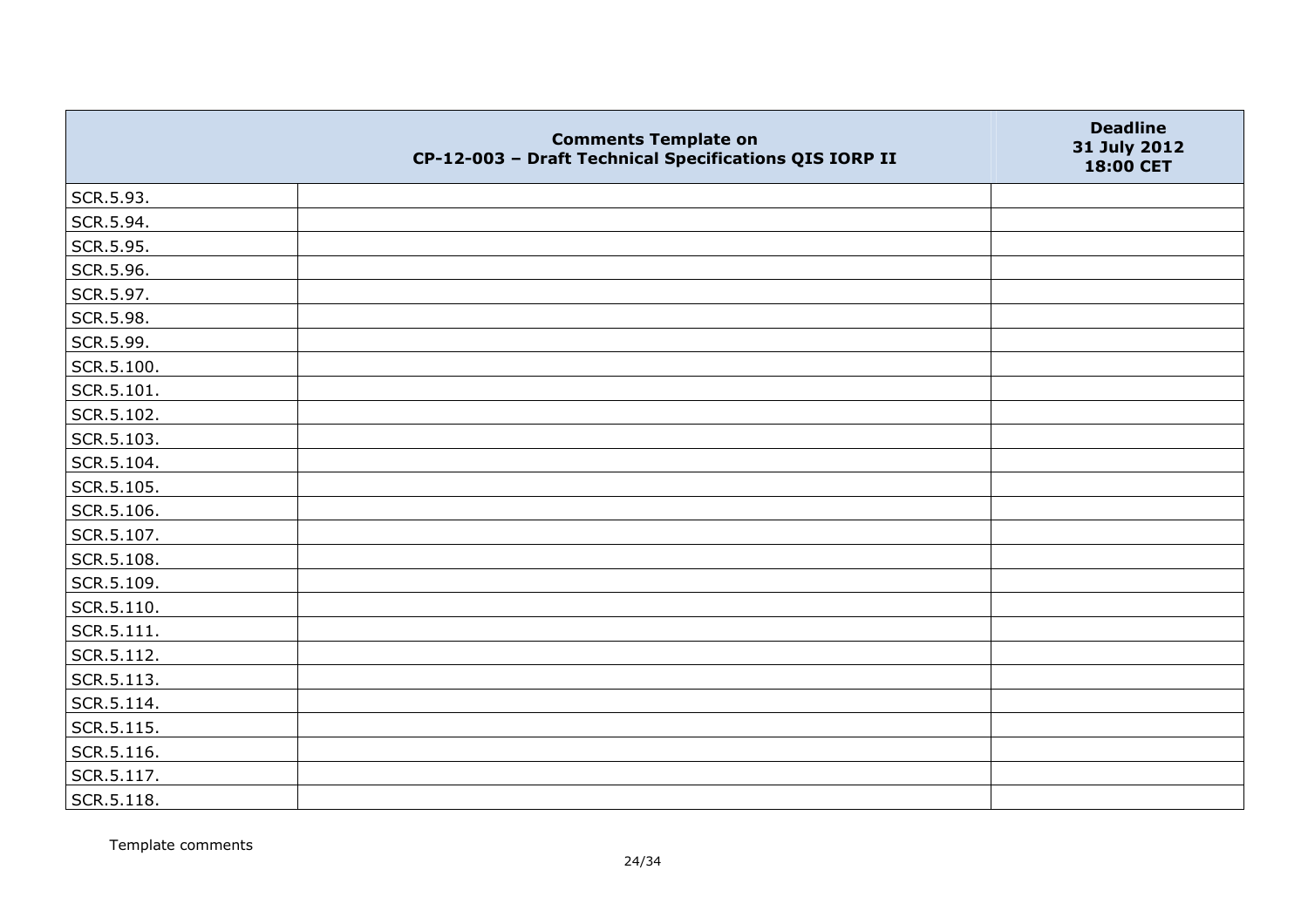|            | <b>Comments Template on</b><br>CP-12-003 - Draft Technical Specifications QIS IORP II | <b>Deadline</b><br>31 July 2012<br>18:00 CET |
|------------|---------------------------------------------------------------------------------------|----------------------------------------------|
| SCR.5.119. |                                                                                       |                                              |
| SCR.5.120. |                                                                                       |                                              |
| SCR.5.121. |                                                                                       |                                              |
| SCR.5.122. |                                                                                       |                                              |
| SCR.5.123. |                                                                                       |                                              |
| SCR.5.124. |                                                                                       |                                              |
| SCR.5.125. |                                                                                       |                                              |
| SCR.5.126. |                                                                                       |                                              |
| SCR.5.127. |                                                                                       |                                              |
| SCR.5.128. |                                                                                       |                                              |
| SCR.5.129. |                                                                                       |                                              |
| SCR.5.130. |                                                                                       |                                              |
| SCR.5.131. |                                                                                       |                                              |
| SCR.6.1.   |                                                                                       |                                              |
| SCR.6.2.   |                                                                                       |                                              |
| SCR.6.3.   |                                                                                       |                                              |
| SCR.6.4.   |                                                                                       |                                              |
| SCR.6.5.   |                                                                                       |                                              |
| SCR.6.6.   |                                                                                       |                                              |
| SCR.6.7.   |                                                                                       |                                              |
| SCR.6.8.   |                                                                                       |                                              |
| SCR.6.9.   |                                                                                       |                                              |
| SCR.6.10.  |                                                                                       |                                              |
| SCR.6.11.  |                                                                                       |                                              |
| SCR.6.12.  |                                                                                       |                                              |
| SCR.6.13.  |                                                                                       |                                              |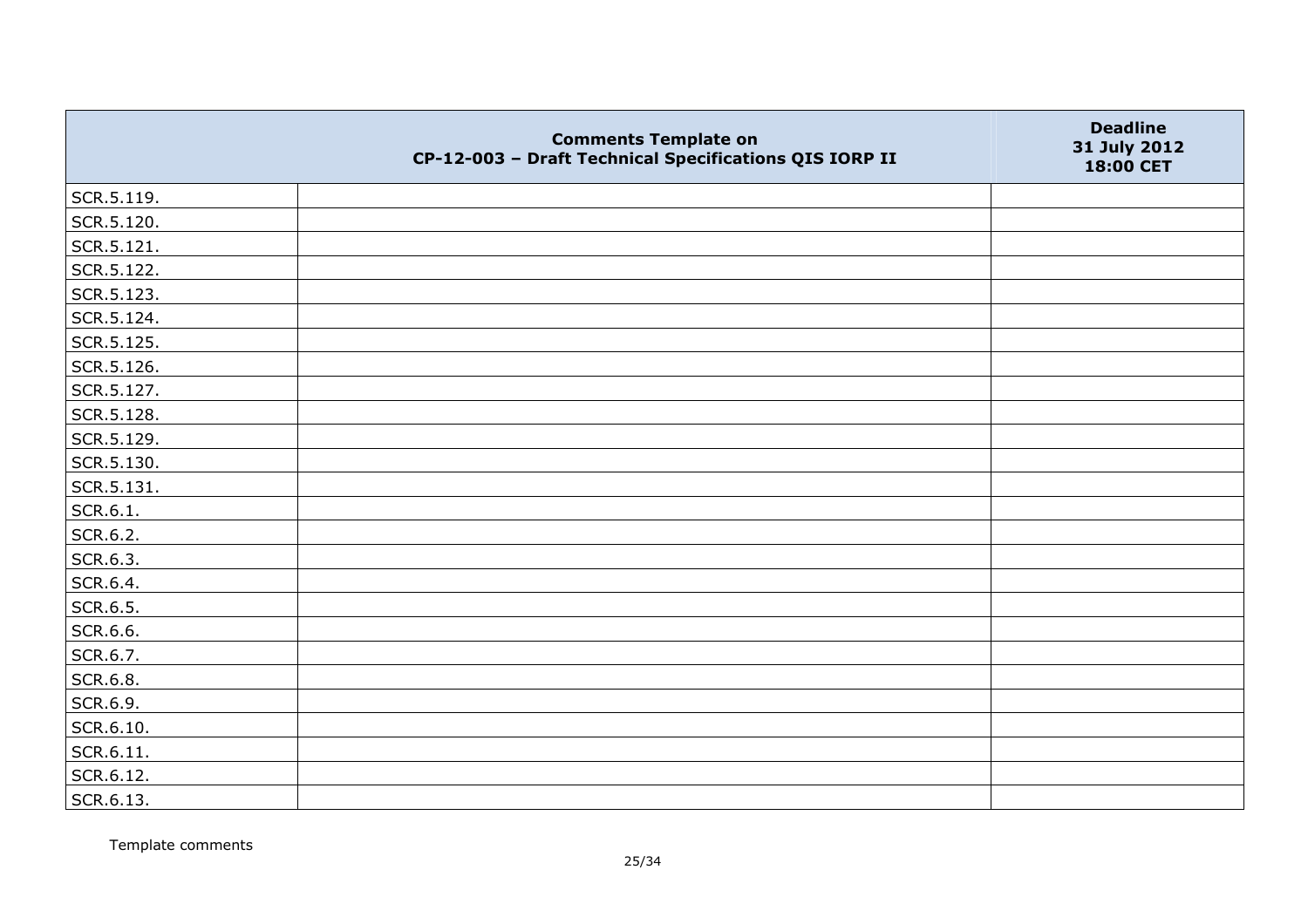|           | <b>Comments Template on</b><br>CP-12-003 - Draft Technical Specifications QIS IORP II | <b>Deadline</b><br>31 July 2012<br>18:00 CET |
|-----------|---------------------------------------------------------------------------------------|----------------------------------------------|
| SCR.6.14. |                                                                                       |                                              |
| SCR.6.15. |                                                                                       |                                              |
| SCR.6.16. |                                                                                       |                                              |
| SCR.6.17. |                                                                                       |                                              |
| SCR.6.18. |                                                                                       |                                              |
| SCR.6.19. |                                                                                       |                                              |
| SCR.6.20. |                                                                                       |                                              |
| SCR.6.21. |                                                                                       |                                              |
| SCR.6.22. |                                                                                       |                                              |
| SCR.6.23. |                                                                                       |                                              |
| SCR.6.24. |                                                                                       |                                              |
| SCR.6.25. |                                                                                       |                                              |
| SCR.6.26. |                                                                                       |                                              |
| SCR.6.27. |                                                                                       |                                              |
| SCR.6.28. |                                                                                       |                                              |
| SCR.6.29. |                                                                                       |                                              |
| SCR.6.30. |                                                                                       |                                              |
| SCR.6.31. |                                                                                       |                                              |
| SCR.6.32. |                                                                                       |                                              |
| SCR.7.1.  |                                                                                       |                                              |
| SCR.7.2.  |                                                                                       |                                              |
| SCR.7.3.  |                                                                                       |                                              |
| SCR.7.4.  |                                                                                       |                                              |
| SCR.7.5.  |                                                                                       |                                              |
| SCR.7.6.  |                                                                                       |                                              |
| SCR.7.7.  |                                                                                       |                                              |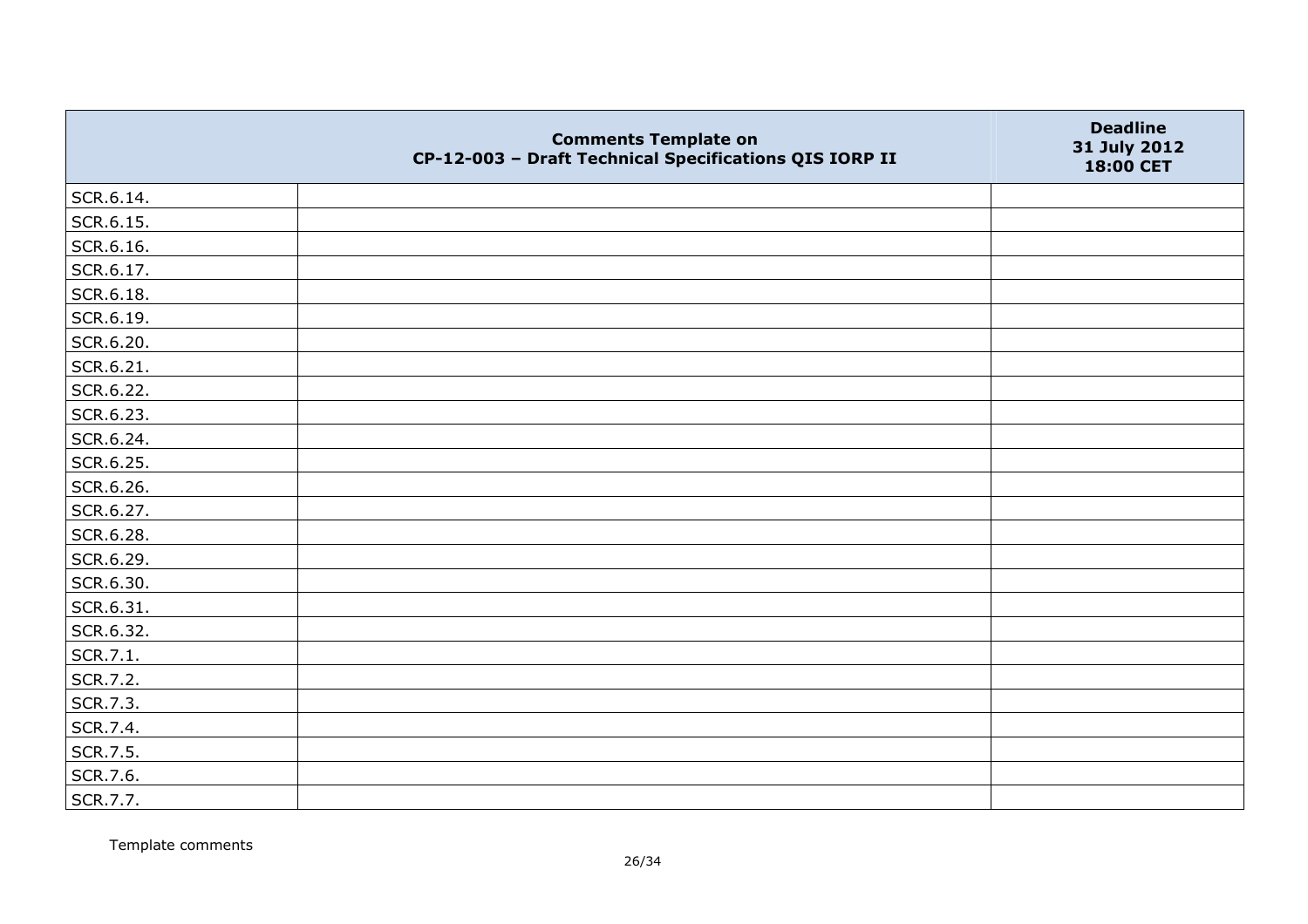|           | <b>Comments Template on</b><br>CP-12-003 - Draft Technical Specifications QIS IORP II | <b>Deadline</b><br>31 July 2012<br>18:00 CET |
|-----------|---------------------------------------------------------------------------------------|----------------------------------------------|
| SCR.7.8.  |                                                                                       |                                              |
| SCR.7.9.  |                                                                                       |                                              |
| SCR.7.10. |                                                                                       |                                              |
| SCR.7.11. |                                                                                       |                                              |
| SCR.7.12. |                                                                                       |                                              |
| SCR.7.13. |                                                                                       |                                              |
| SCR.7.14. |                                                                                       |                                              |
| SCR.7.15. |                                                                                       |                                              |
| SCR.7.16. |                                                                                       |                                              |
| SCR.7.17. |                                                                                       |                                              |
| SCR.7.18. |                                                                                       |                                              |
| SCR.7.19. |                                                                                       |                                              |
| SCR.7.20. |                                                                                       |                                              |
| SCR.7.21. |                                                                                       |                                              |
| SCR.7.22. |                                                                                       |                                              |
| SCR.7.23. |                                                                                       |                                              |
| SCR.7.24. |                                                                                       |                                              |
| SCR.7.25. |                                                                                       |                                              |
| SCR.7.26. |                                                                                       |                                              |
| SCR.7.27. |                                                                                       |                                              |
| SCR.7.28. |                                                                                       |                                              |
| SCR.7.29. |                                                                                       |                                              |
| SCR.7.30. |                                                                                       |                                              |
| SCR.7.31. |                                                                                       |                                              |
| SCR.7.32. |                                                                                       |                                              |
| SCR.7.33. |                                                                                       |                                              |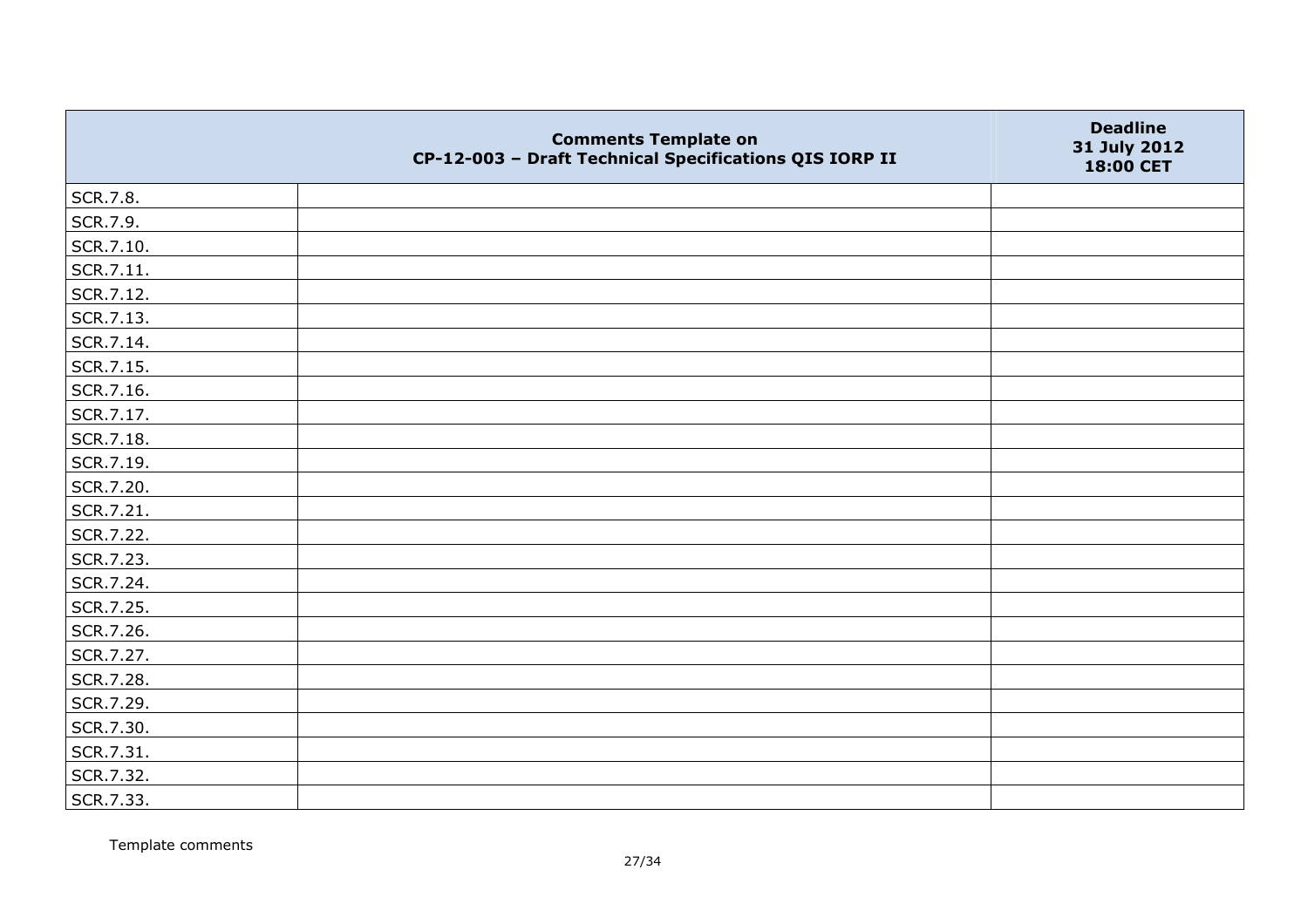|           | <b>Comments Template on</b><br>CP-12-003 - Draft Technical Specifications QIS IORP II | <b>Deadline</b><br>31 July 2012<br>18:00 CET |
|-----------|---------------------------------------------------------------------------------------|----------------------------------------------|
| SCR.7.34. |                                                                                       |                                              |
| SCR.7.35. |                                                                                       |                                              |
| SCR.7.36. |                                                                                       |                                              |
| SCR.7.37. |                                                                                       |                                              |
| SCR.7.38. |                                                                                       |                                              |
| SCR.7.39. |                                                                                       |                                              |
| SCR.7.40. |                                                                                       |                                              |
| SCR.7.41. |                                                                                       |                                              |
| SCR.7.42. |                                                                                       |                                              |
| SCR.7.43. |                                                                                       |                                              |
| SCR.7.44. |                                                                                       |                                              |
| SCR.7.45. |                                                                                       |                                              |
| SCR.7.46. |                                                                                       |                                              |
| SCR.7.47. |                                                                                       |                                              |
| SCR.7.48. |                                                                                       |                                              |
| SCR.7.49. |                                                                                       |                                              |
| SCR.7.50. |                                                                                       |                                              |
| SCR.7.51. |                                                                                       |                                              |
| SCR.7.52. |                                                                                       |                                              |
| SCR.7.53. |                                                                                       |                                              |
| SCR.7.54. |                                                                                       |                                              |
| SCR.7.55. |                                                                                       |                                              |
| SCR.7.56. |                                                                                       |                                              |
| SCR.7.57. |                                                                                       |                                              |
| SCR.7.58. |                                                                                       |                                              |
| SCR.7.59. |                                                                                       |                                              |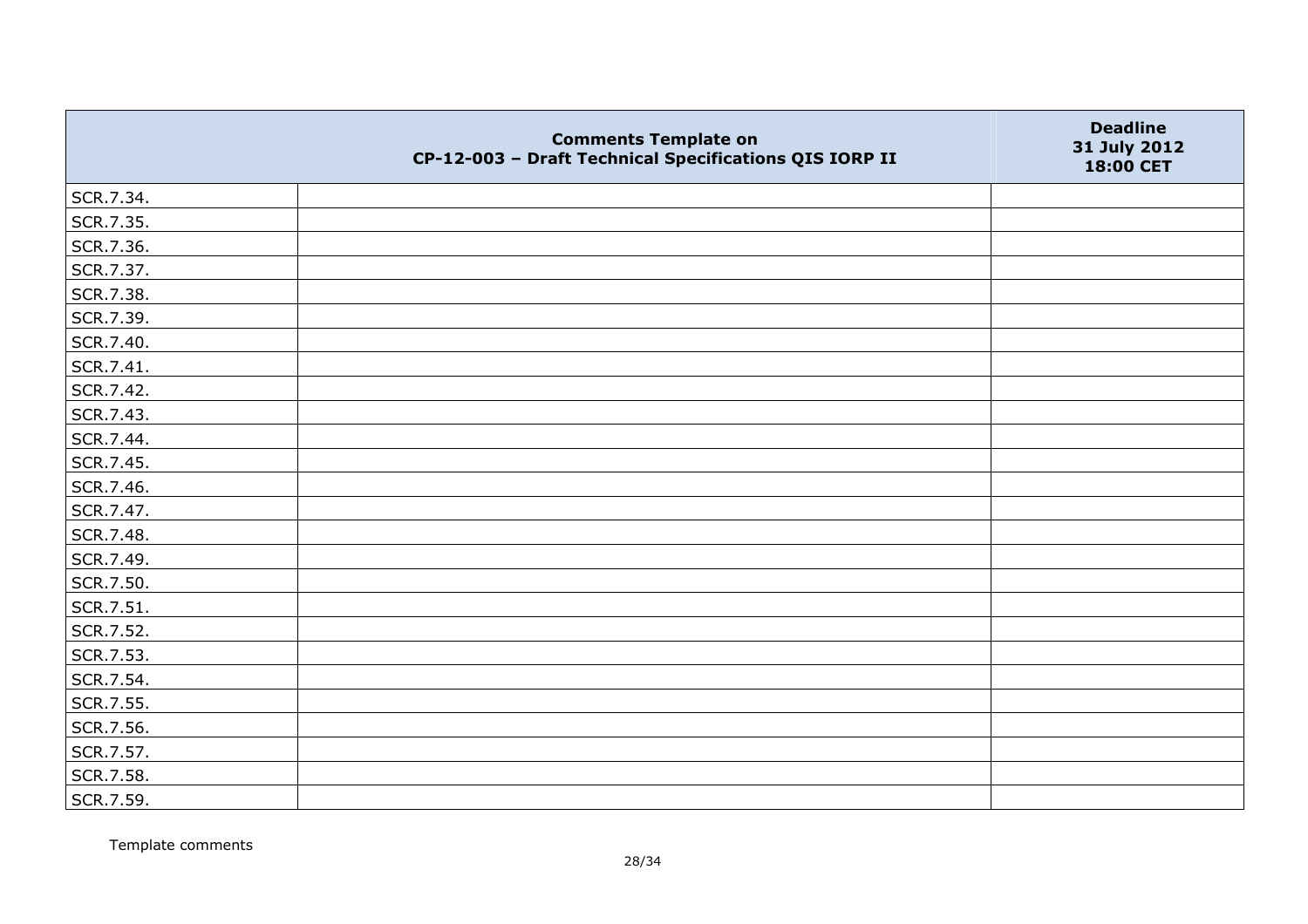|           | <b>Comments Template on</b><br>CP-12-003 - Draft Technical Specifications QIS IORP II | <b>Deadline</b><br>31 July 2012<br>18:00 CET |
|-----------|---------------------------------------------------------------------------------------|----------------------------------------------|
| SCR.7.60. |                                                                                       |                                              |
| SCR.7.61. |                                                                                       |                                              |
| SCR.7.62. |                                                                                       |                                              |
| SCR.7.63. |                                                                                       |                                              |
| SCR.7.64. |                                                                                       |                                              |
| SCR.7.65. |                                                                                       |                                              |
| SCR.7.66. |                                                                                       |                                              |
| SCR.7.67. |                                                                                       |                                              |
| SCR.7.68. |                                                                                       |                                              |
| SCR.7.69. |                                                                                       |                                              |
| SCR.7.70. |                                                                                       |                                              |
| SCR.7.71. |                                                                                       |                                              |
| SCR.7.72. |                                                                                       |                                              |
| SCR.7.73. |                                                                                       |                                              |
| SCR.7.74. |                                                                                       |                                              |
| SCR.7.75. |                                                                                       |                                              |
| SCR.7.76. |                                                                                       |                                              |
| SCR.7.77. |                                                                                       |                                              |
| SCR.7.78. |                                                                                       |                                              |
| SCR.7.79. |                                                                                       |                                              |
| SCR.7.80. |                                                                                       |                                              |
| SCR.7.81. |                                                                                       |                                              |
| SCR.7.82. |                                                                                       |                                              |
| SCR.7.83. |                                                                                       |                                              |
| SCR.7.84. |                                                                                       |                                              |
| SCR.7.85. |                                                                                       |                                              |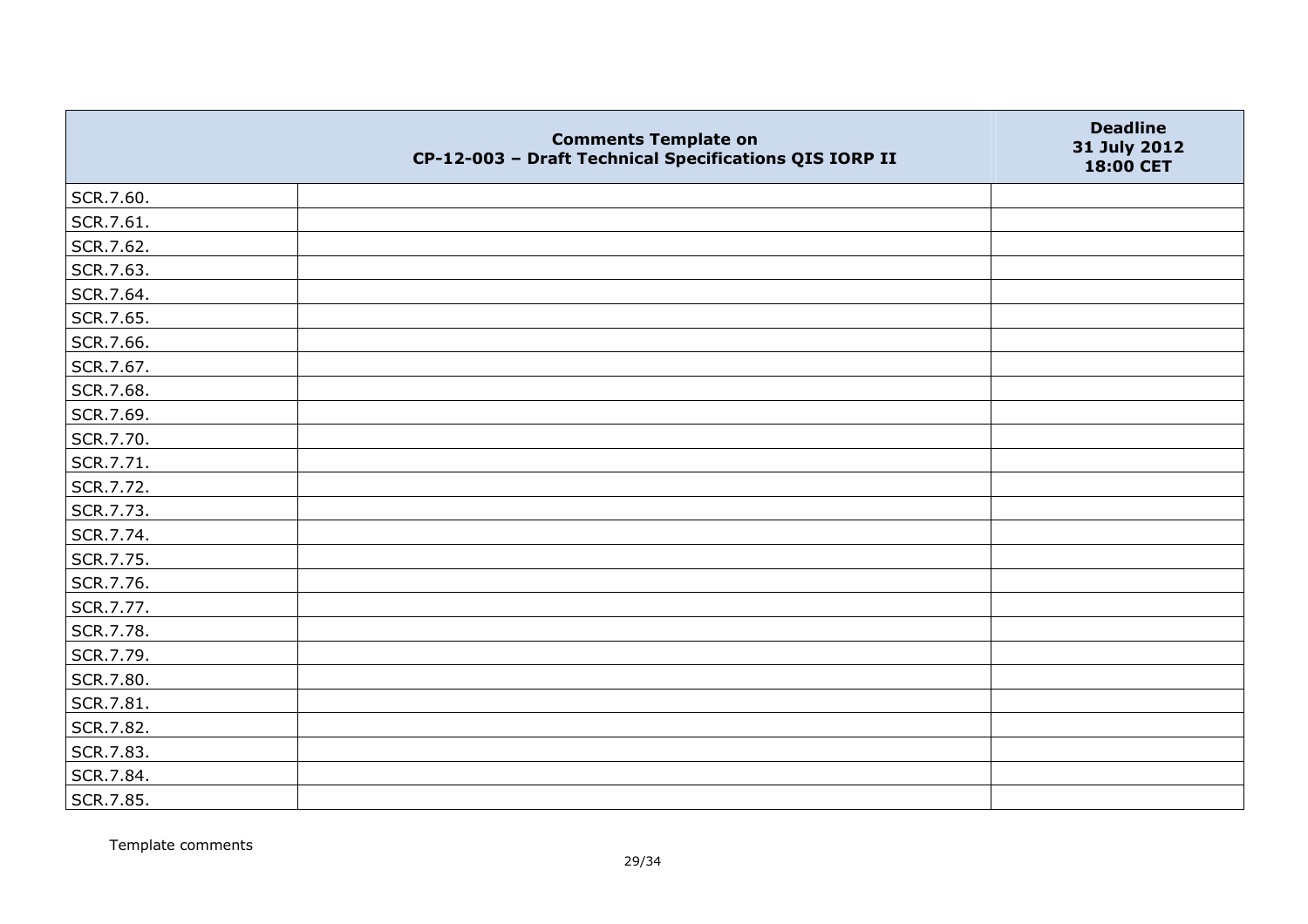|                 | <b>Comments Template on</b><br>CP-12-003 - Draft Technical Specifications QIS IORP II | <b>Deadline</b><br>31 July 2012<br>18:00 CET |
|-----------------|---------------------------------------------------------------------------------------|----------------------------------------------|
| SCR.7.86.       |                                                                                       |                                              |
| SCR.7.87.       |                                                                                       |                                              |
| SCR.8.1.        |                                                                                       |                                              |
| SCR.8.2.        |                                                                                       |                                              |
| SCR.8.3.        |                                                                                       |                                              |
| SCR.8.4.        |                                                                                       |                                              |
| SCR.8.5.        |                                                                                       |                                              |
| <b>SCR.8.6.</b> |                                                                                       |                                              |
| SCR.8.7.        |                                                                                       |                                              |
| SCR.9.1.        |                                                                                       |                                              |
| SCR.9.2.        |                                                                                       |                                              |
| SCR.9.3.        |                                                                                       |                                              |
| SCR.9.4.        |                                                                                       |                                              |
| SCR.9.5.        |                                                                                       |                                              |
| SCR.9.6.        |                                                                                       |                                              |
| SCR.9.7.        |                                                                                       |                                              |
| SCR.9.8.        |                                                                                       |                                              |
| SCR.9.9.        |                                                                                       |                                              |
| SCR.9.10.       |                                                                                       |                                              |
| SCR.9.11.       |                                                                                       |                                              |
| SCR.9.12.       |                                                                                       |                                              |
| SCR.9.13.       |                                                                                       |                                              |
| SCR.9.14.       |                                                                                       |                                              |
| SCR.9.15.       |                                                                                       |                                              |
| SCR.9.16.       |                                                                                       |                                              |
| SCR.9.17.       |                                                                                       |                                              |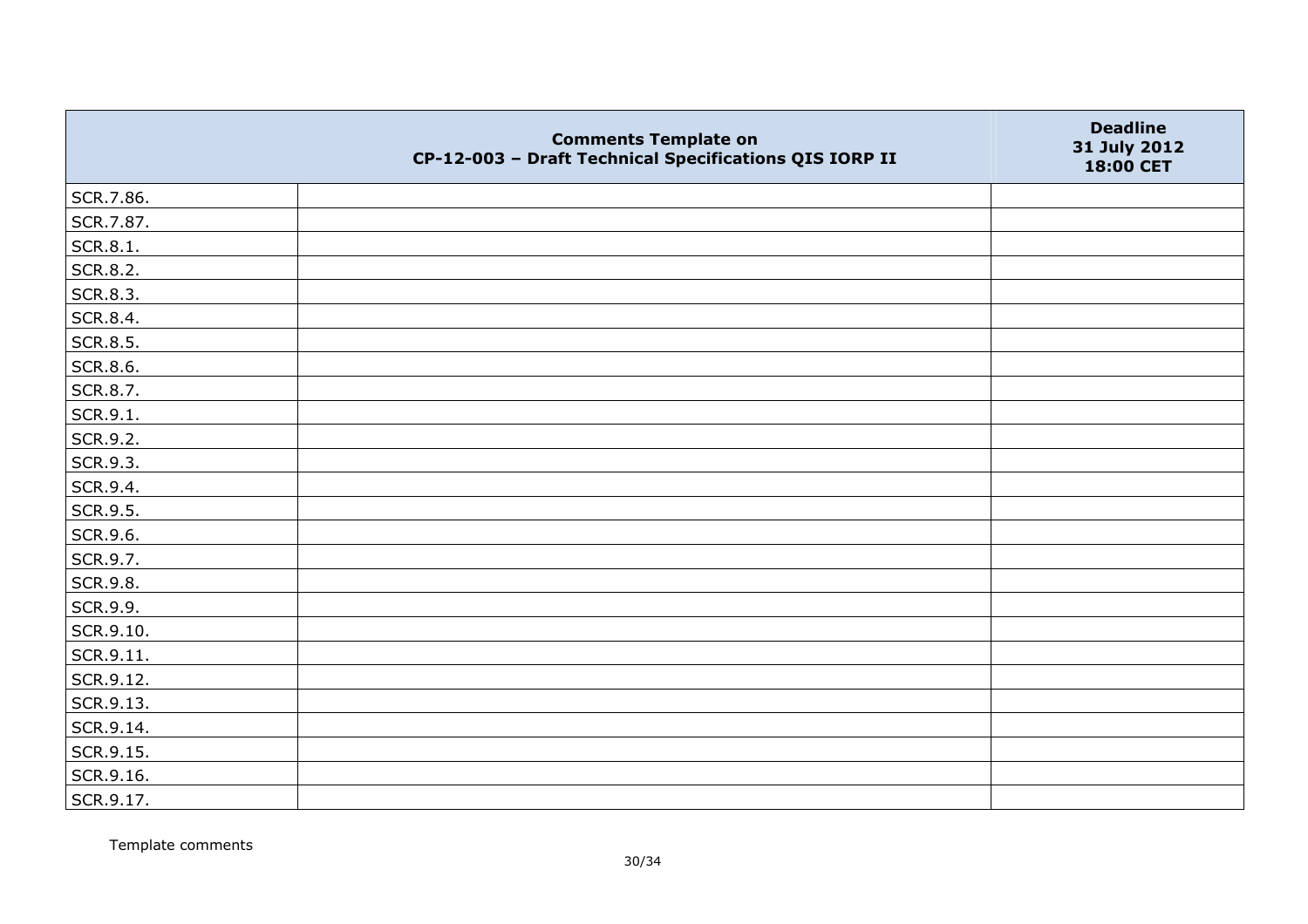|                   | <b>Comments Template on</b><br>CP-12-003 - Draft Technical Specifications QIS IORP II | <b>Deadline</b><br>31 July 2012<br>18:00 CET |
|-------------------|---------------------------------------------------------------------------------------|----------------------------------------------|
| SCR.9.18.         |                                                                                       |                                              |
| SCR.9.19.         |                                                                                       |                                              |
| SCR.9.20.         |                                                                                       |                                              |
| SCR.9.21.         |                                                                                       |                                              |
| SCR.9.22.         |                                                                                       |                                              |
| SCR.9.23.         |                                                                                       |                                              |
| SCR.9.24.         |                                                                                       |                                              |
| SCR.9.25.         |                                                                                       |                                              |
| SCR.9.26.         |                                                                                       |                                              |
| SCR.9.27.         |                                                                                       |                                              |
| SCR.9.28.         |                                                                                       |                                              |
| SCR.9.29.         |                                                                                       |                                              |
| SCR.9.30.         |                                                                                       |                                              |
| SCR.9.31.         |                                                                                       |                                              |
| SCR.9.32.         |                                                                                       |                                              |
| SCR.9.33.         |                                                                                       |                                              |
| SCR.9.34.         |                                                                                       |                                              |
| $\vert$ SCR.10.1. |                                                                                       |                                              |
| SCR.10.2.         |                                                                                       |                                              |
| SCR.10.3.         |                                                                                       |                                              |
| SCR.10.4.         |                                                                                       |                                              |
| SCR.10.5.         |                                                                                       |                                              |
| SCR.10.6.         |                                                                                       |                                              |
| SCR.10.7.         |                                                                                       |                                              |
| SCR.10.8.         |                                                                                       |                                              |
| SCR.10.9.         |                                                                                       |                                              |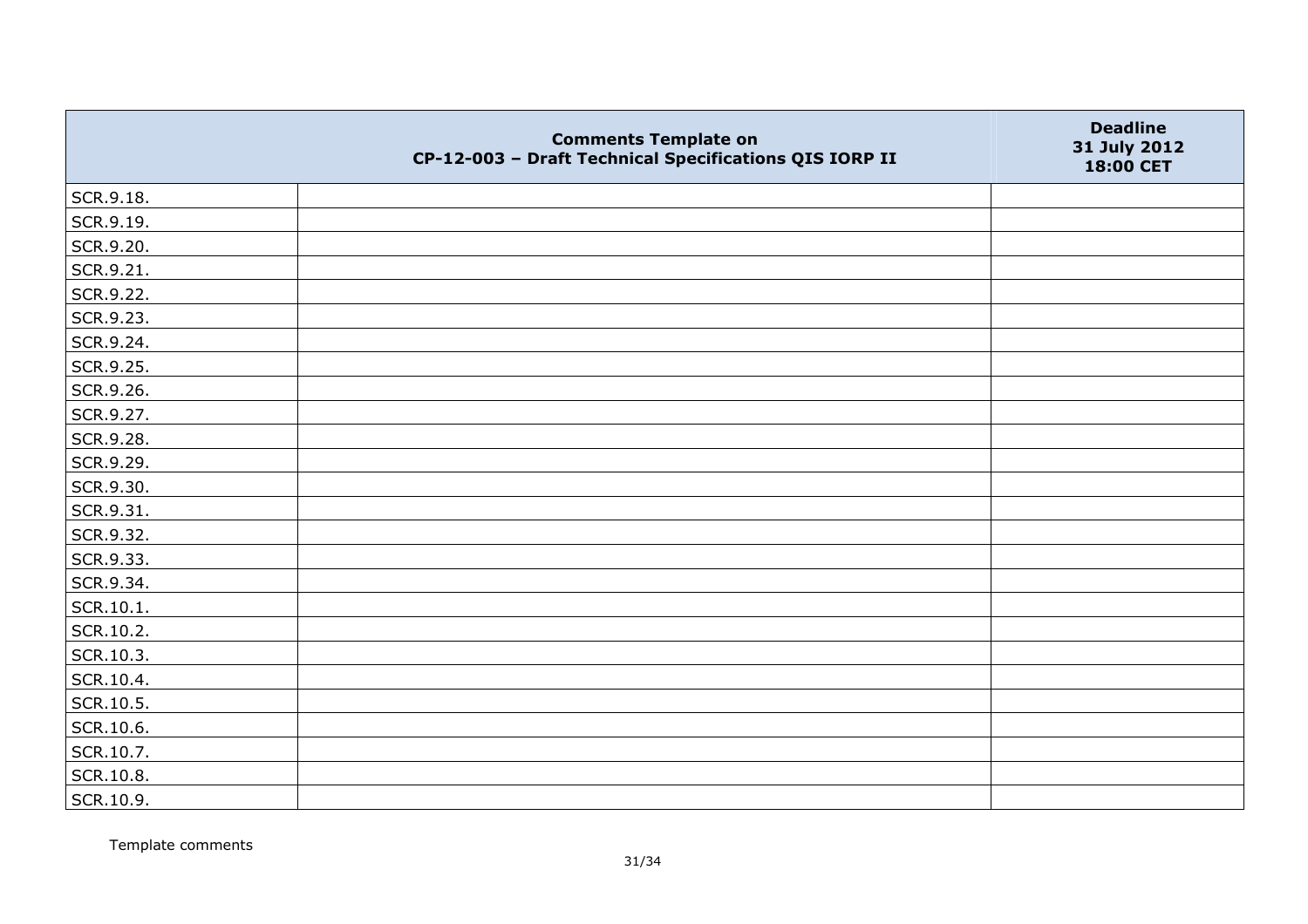|            | <b>Comments Template on</b><br>CP-12-003 - Draft Technical Specifications QIS IORP II | <b>Deadline</b><br>31 July 2012<br>18:00 CET |
|------------|---------------------------------------------------------------------------------------|----------------------------------------------|
| SCR.10.10. |                                                                                       |                                              |
| SCR.10.11. |                                                                                       |                                              |
| MCR.1.1.   |                                                                                       |                                              |
| MCR.2.1.   |                                                                                       |                                              |
| MCR.2.2.   |                                                                                       |                                              |
| MCR.2.3.   |                                                                                       |                                              |
| MCR.2.4.   |                                                                                       |                                              |
| MCR.2.5.   |                                                                                       |                                              |
| MCR.2.6.   |                                                                                       |                                              |
| MCR.2.7.   |                                                                                       |                                              |
| MCR.2.8.   |                                                                                       |                                              |
| MCR.2.9.   |                                                                                       |                                              |
| PRO.1.1.   |                                                                                       |                                              |
| PRO.2.1.   |                                                                                       |                                              |
| PRO.2.2.   |                                                                                       |                                              |
| PRO.2.3.   |                                                                                       |                                              |
| PRO.2.4.   |                                                                                       |                                              |
| PRO.2.5.   |                                                                                       |                                              |
| PRO.2.6.   |                                                                                       |                                              |
| PRO.3.1.   |                                                                                       |                                              |
| PRO.3.2.   |                                                                                       |                                              |
| PRO.3.3.   |                                                                                       |                                              |
| PRO.3.4.   |                                                                                       |                                              |
| PRO.3.5.   |                                                                                       |                                              |
| PRO.3.6.   |                                                                                       |                                              |
| PRO.3.7.   |                                                                                       |                                              |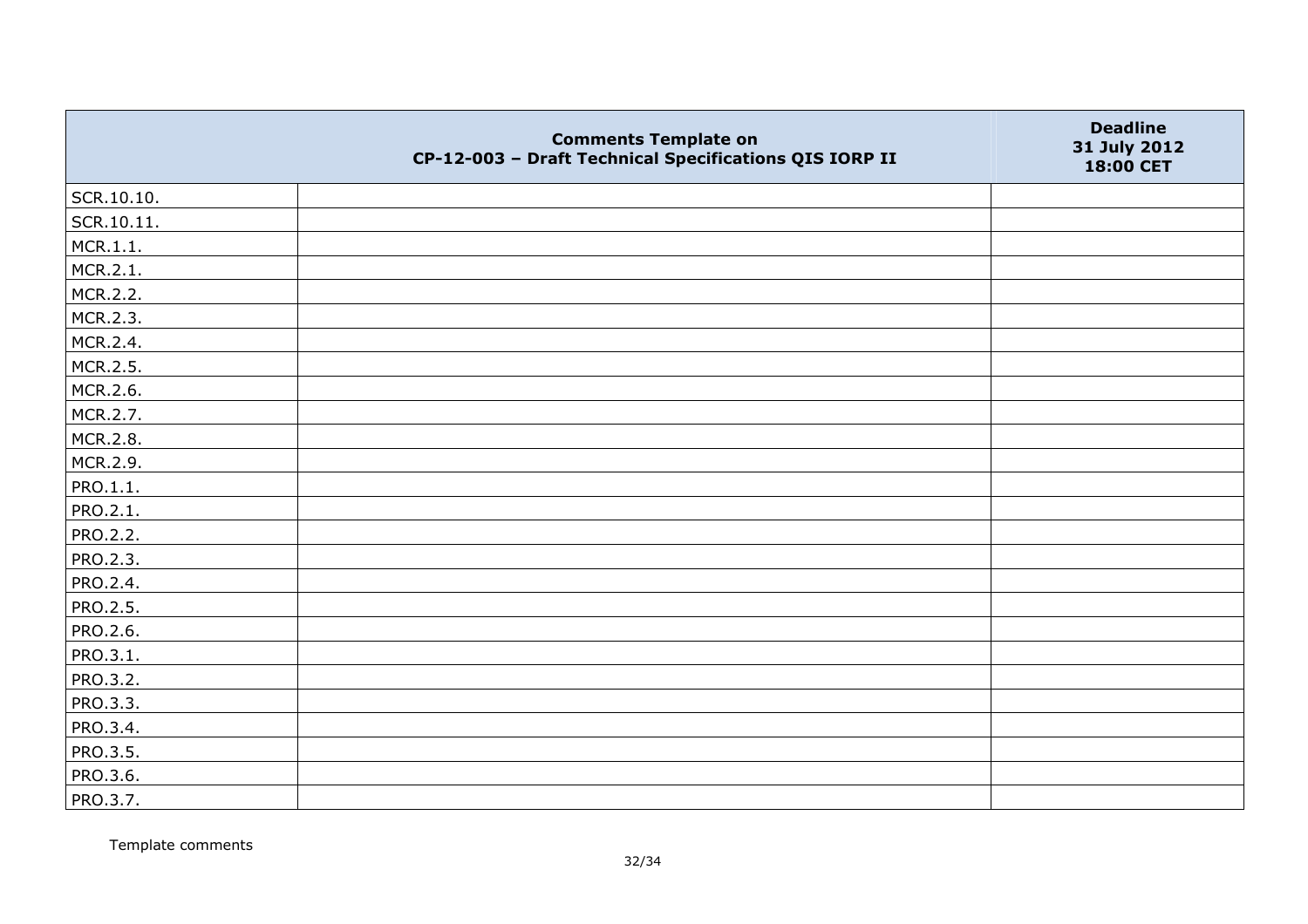|           | <b>Comments Template on</b><br>CP-12-003 - Draft Technical Specifications QIS IORP II | <b>Deadline</b><br>31 July 2012<br>18:00 CET |
|-----------|---------------------------------------------------------------------------------------|----------------------------------------------|
| PRO.3.8.  |                                                                                       |                                              |
| PRO.3.9.  |                                                                                       |                                              |
| PRO.3.10. |                                                                                       |                                              |
| PRO.3.11. |                                                                                       |                                              |
| PRO.3.12. |                                                                                       |                                              |
| PRO.3.13. |                                                                                       |                                              |
| PRO.3.14. |                                                                                       |                                              |
| PRO.3.15. |                                                                                       |                                              |
| PRO.3.16. |                                                                                       |                                              |
| PRO.3.17. |                                                                                       |                                              |
| PRO.3.18. |                                                                                       |                                              |
| PRO.3.19. |                                                                                       |                                              |
| PRO.3.20. |                                                                                       |                                              |
| PRO.3.21. |                                                                                       |                                              |
| PRO.3.22. |                                                                                       |                                              |
| PRO.3.23. |                                                                                       |                                              |
| PRO.3.24. |                                                                                       |                                              |
| PRO.3.25. |                                                                                       |                                              |
| PRO.3.26. |                                                                                       |                                              |
| PRO.3.27. |                                                                                       |                                              |
| PRO.3.28. |                                                                                       |                                              |
| PRO.4.1.  |                                                                                       |                                              |
| PRO.4.2.  |                                                                                       |                                              |
| PRO.4.3.  |                                                                                       |                                              |
| PRO.4.4.  |                                                                                       |                                              |
| PRO.4.5.  |                                                                                       |                                              |